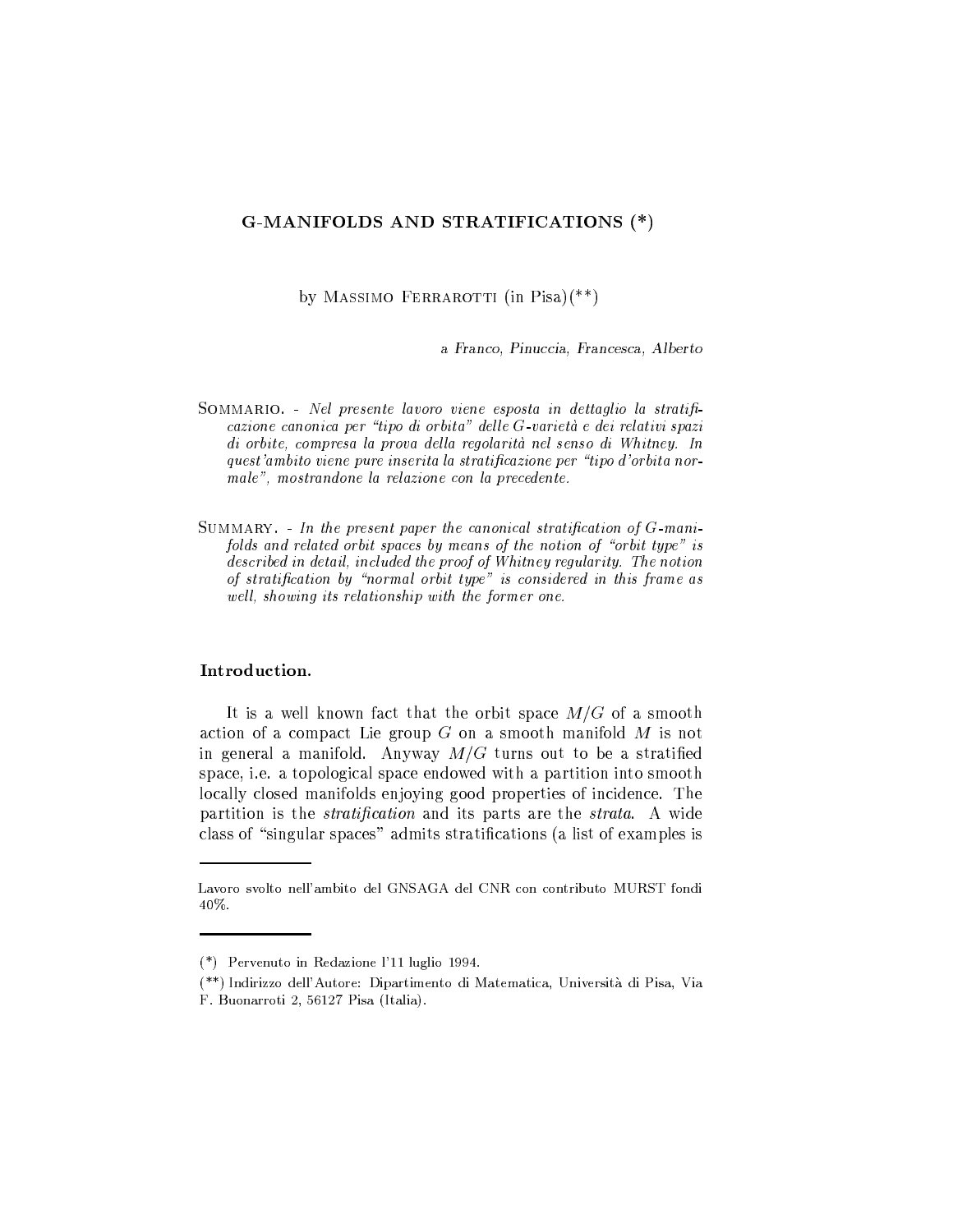given in Section 1); as matter of fact, stratifications turned out to be one of the most powerful tools to investigate on spaces bearing singularities since they were introduced by Whitney, Thom, Mather in the Sixties.

Among the various questions concerning stratifications, one of the most interesting is the existence of "canonical" stratifications for a certain class of spaces. In the case of orbit spaces, one has a canonical stratification obtained by means of the conjugation classes of isotropy groups, which is usually called "stratification by orbit types". More precisely,  $M$  can be stratified by taking the connected components of the subsets of points whose isotropy group are conjugated: these are invariant submanifolds which induce a stratification on  $M/G$ . Another remarkable property of the stratification by orbit types is that it is regular in the sense of Whitney: hence it admits a family of controlled tubes, which implies local topological triviality along the strata. Since we may take these tubes  $G$ -invariant, we get a family of controlled tubes for  $M/G$  too. The stratification by orbit types has been used in many occasions (e.g. [AS], [B1], [B2], [D1], [D2], [HS], [L], [LS], [MS]) and the subject was described in extent, also proving Whitney regularity, in some thesis ([Le], [S], [Si]). Part of the stratification axioms are checked in [Br], in the frame of "locally smooth actions" and without considering the idea of stratified space.

The present paper has its origin in a seminar held by the author at the Department of Mathematics "U.Dini" of the University of Florence in January '94 with the aim of exposing in a detailed way the stratification by orbit types. Section 1 contains basic definitions of stratified spaces. Section 2 is concerned with the essential tools needed to build the stratification by orbit type, such as isotropy type, linear tubes and Slice Theorem. All these subjects can be found in classical references for G-manifolds, such as  $[P]$ ,  $[Br]$  and the recent [O], so proofs are mostly omitted with exception of some remarks on the relationship between "orbit type" and "normal orbit type" (see [J],  $[D1]$ ) which I could not find in the current literature. An example shows that just taking the partition by orbit types one does not get "strata", in the sense of equidimensional manifolds: so connected components are needed and the strata by normal orbit types are just collections of components. In Section 3 the stratification theorem is proved essentially reorganizing and completing the material contained in [Br]. Finally, in Section 4 stratification by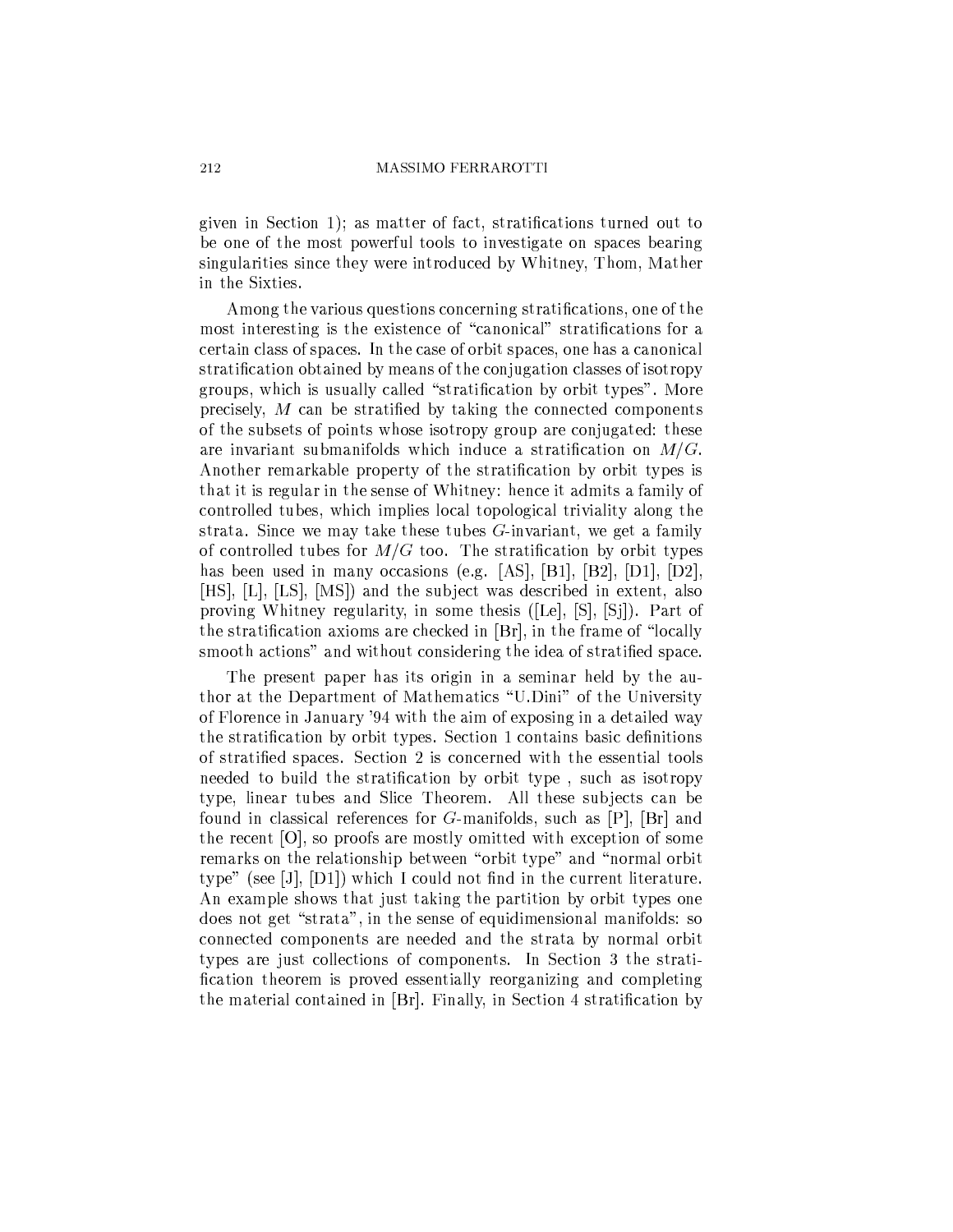orbit types is shown to be Whitney regular and an outline on the existence of controlled tubes is given.

The seminar above was part of a cycle of seminars on smooth actions of Lie groups inspired and organized by prof. Franco Tricerri. Just while writing down these pages I was informed that prof. Tricerri and all his family were victims of a tragic air disaster. I dedicate to them this paper in order to remember, together with his family, an outstanding mathematician and a dearest friend.

### 1. Stratified spaces.

In this section some basic notions on stratifications are introduced. Let W be a locally compact Hausdorff topological space with countable basis. In all the paper, "smooth" will mean " $C^{\infty}$ ".

DEFINITION 1.1. A stratification on W is a partition  $\Sigma$  of W in locally closed sets such that:

- $a)$ Any  $X \in \Sigma$  is a smooth, finite-dimensional manifold without boundary;
- $\mathbf{b}$ (Local finiteness)  $\Sigma$  is locally finite;
- (Frontier) If X, Y belong to  $\Sigma$  and  $X \cap \overline{Y} \neq \emptyset$ , then  $X \subseteq \overline{Y}$ ;  $\mathbf{c})$
- *(Dimension)* If X, Y belong to  $\Sigma$  and  $X \subseteq \overline{Y}$ ,  $X \neq Y$  then  $\mathrm{d}$  $dim X < dim Y$ .

The elements of  $\Sigma$  are called the *strata*. Of course one may add other properties, for instance that the strata are *connected*; this will be our case.

The couple  $(W, \Sigma)$  will be called a *stratified space*. We shall always assume that  $dim W = sup\{dim X: X \in \Sigma\} < \infty$ . The subspace  $W^k = \cup \{X \in \Sigma; dim X \leq k\}$  carries naturally a stratification and it is called the k-skeleton of  $(W, \Sigma)$ . The family  $\{W^k\}$  forms a filtration of  $W$  which is said to be the *dimensional filtration*. In particular, if  $\dim W = m$ , we have that  $W^m \setminus W^{m-1}$  is open in W; it can be seen as the "nonsingular" part of  $W$ .

Stratifications were introduced by Whitney to study the structure of algebraic varieties; afterwards Thom and Mather gave more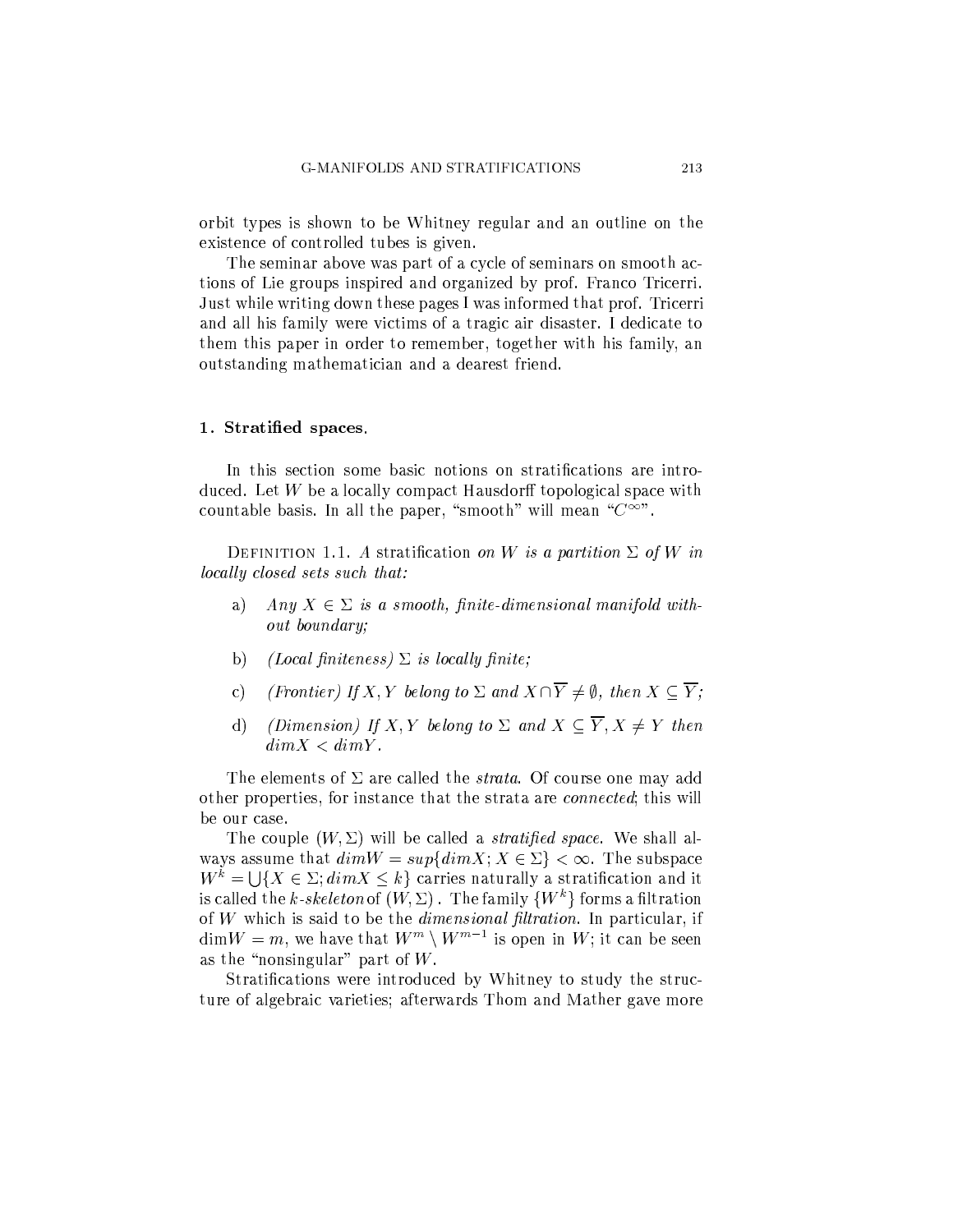general definitions and deepened the knowledge of this subject which is fundamental in the study of singularities (see [W],  $[T]$ , [M1], [M2], [V]). We give here some examples of important classes of spaces admitting stratifications.

- Manifolds with boundary ( $\Sigma = \{IntM, \partial M\}$ );  $\left(i\right)$
- Cell-complexes ( $\Sigma = \{cells\}$ );  $ii)$
- *iii*) Manifolds with corners;
- $\langle i\eta \rangle$ Algebraic varieties and analytic spaces (on R or C);
- Semi-algebraic/analytic sets and subanalytic sets;  $\left\langle v\right\rangle$
- $vi)$  If W is manifold endowed with a smooth symmetric 2-tensor g, then the sets  $W_r = \{x \in W; rk(d_x g) = r\}$  give rise to a stratification.

The existence of stratifications (with fine "incidence" properties, see Section 4) is crucial in the study of classes  $iv$ , v) and vi).

In many cases, the existence of a stratification for a certain class of spaces is proved by showing that there is an open subset of the space to be stratified which is a manifold and such that the complement is in the same class of the space but with lower dimension. Then the result follows by induction. The proof for G-manifolds and for their orbit spaces is not of this kind, though the existence of a open, dense,  $G$ -invariant subset of  $W$  which is a manifold is proven (Principal Orbit Theorem, Section 2)

We see from *vi*) that a smooth manifold can have stratifications more interesting than the one formed by itself alone! This will be the case of  $G$ -manifolds, as we shall see. In general, if our stratified space W is a subspace of a smooth manifold M, one asks that the strata are *regular* (that is regularly embedded) submanifolds of M.

As usual, we have a notion of "stratified" also for maps.

DEFINITION 1.2. A map  $f : (W, \Sigma) \rightarrow (W', \Sigma')$  between two stratified spaces is said to be stratified if for any  $X \in \Sigma$  there is  $X_f \in \Sigma'$  such that  $f(X) \subseteq X_f$  and  $f_{|X}$  is smooth. In particular, if f is an homeomorphism and  $f^{-1}$  is stratified, then we say that f is an isomorphism of stratifications.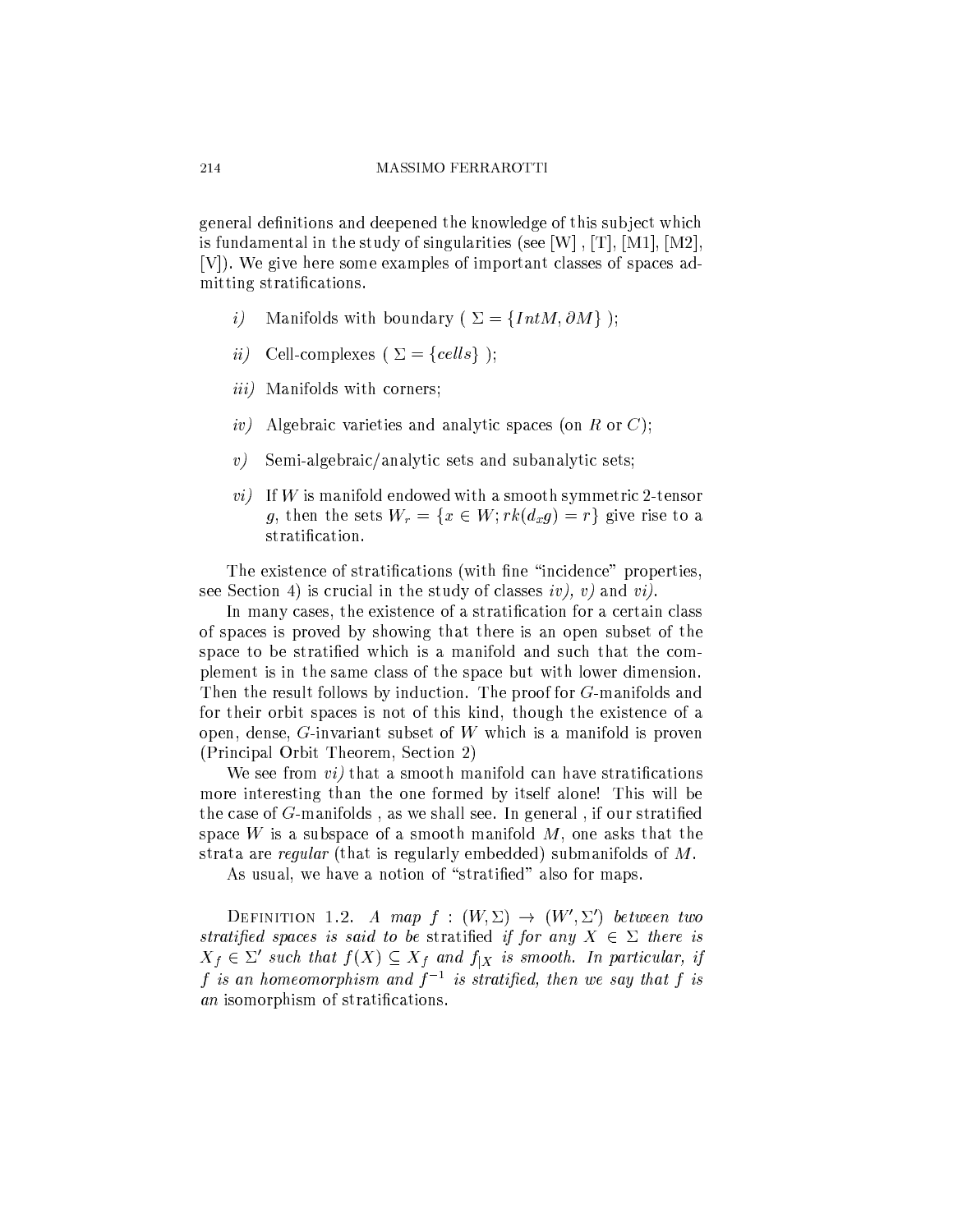## 2. Actions of compact groups and orbit spaces.

We recall here, mostly without proofs, some basic facts which will be needed later. Main references will be [Br], [P]. From now on M will be a locally compact, Hausdorff, m-dimensional smooth manifold without boundary and with countable basis.

If G is a Lie group (with unit e) and if we assign a smooth action of G on M,  $\mu: G \times M \to M$ , the triple  $(M, G, \mu)$  will be said a G. *manifold*. In general  $\mu$  will be understood and we shall write  $(M, G)$ and gx for  $(M, G, \mu)$  and  $\mu(g, x)$  respectively.

If M is a (euclidean) vector space and G acts linearly (orthogonally) on  $G$ ,  $(M, G)$  will be said a *(orthogonal)*  $G$ -module.

We shall identify an element  $q$  of  $G$  with the diffeomorphism (automorphism) of M that g induces via  $\mu$ .

Let  $(N, G)$  another G-manifold. A smooth map  $\varphi : M \to N$  is G-equivariant if  $g\varphi(x) = \varphi(gx)$  for any  $x \in M$  and  $g \in G$ . If  $\varphi$ is a diffeomorphism,  $\varphi^{-1}$  is clearly G-equivariant and  $\varphi$  is called a  $G$  -equivalence.

If H is a closed subgroup of G, then  $G/H$  is considered a *G*-manifold with the canonical action  $g(aH) = gaH$ , for  $g, a \in G$ . As usual, for  $x \in M$ :

- $-G_x$  is the *isotropy group* of x.  $G_x$  is a closed sugroup of G.
- $-$  If  $A \subseteq M$  and  $H \subseteq G$ , then  $HA = \{ha, h \in H, a \in A\}$ ; A is *H*-invariant if  $HA = A$ . In particular,  $Gx$  is the *orbit* of x.
- $M^G$  is the fixed point set : if  $(M, G)$  is a G-module.  $M^G$  is a vector subspace.

The orbits define a partition of M in equivalence classes and the associated quotient space is called the *orbit space* and is denoted with  $M/G$ . The quotient map  $\pi : M \to M/G$  is an open map which is called the *orbit map*.

If  $G$  is taken compact, we have many important properties which we condense in the following proposition (see [Br], Chap. I, VI):

**PROPOSITION** 2.1. Let  $(M, G)$  be a G-manifold with G compact. Then: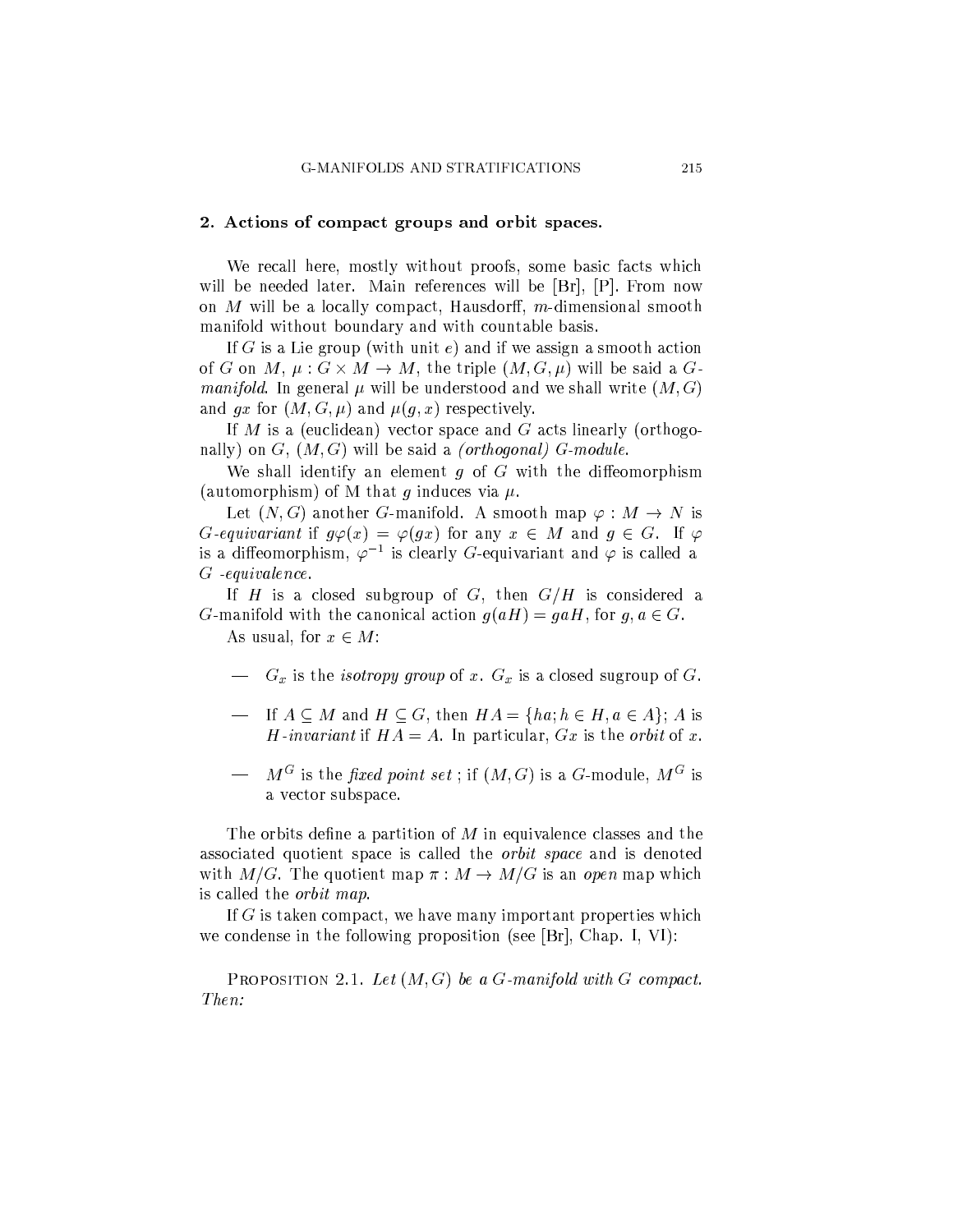- $M/G$  is a Hausdorff, locally compact space with countable a) basis and  $\pi$  is a proper map (in particular it is a closed  $map).$
- For any  $x \in M$ , its orbit  $Gx$  is a compact, G-invariant  $\mathbf{b}$ regular submanifold of M which is G-equivalent to  $G/G_x$  $as G-manifold.$

From now on we shall assume that G is compact. To indicate that H is a compact subgroup of G we shall write  $H < G$ . Moreover we shall conventionally set  $\pi(A) = A^*$  for  $A \subseteq M$ .

We introduce now the notions of isotropy type and orbit type.

DEFINITION 2.1. If  $H, K < G$ , we say that H and K have the same isotropy type if they are conjugated, that is if there is  $g \in G$ such that  $K = qHq^{-1}$ . We denote the isotropy equivalence class of H by  $(H)$ . Then the set  $\mathcal{I}(G) = \{(H); H < G\}$  is a poset with the *partial order* 

$$
(K) \leq (H) \Leftrightarrow \exists g \in G \text{ such that } gHg^{-1} \subseteq K
$$

that is  $H$  is conjugated to a subgroup of  $K$ . The maximal element is (e) while the minimal one is  $(G)$ . We have ([Br], p.41):

PROPOSITION 2.2. Let  $H, K < G$ . Then

- $(K) \leq (H)$  iff there is a G-equivariant submersion from a)  $G/H$  to  $G/K$ . In particular  $G/H$  and  $G/K$  are  $G$ -equivalent iff  $(K) = (H)$ .
- If  $Eq(G/H)$  is the group of self G-equivalences of  $G/H$ ,  $b)$ then  $Eq(G/H)$  is canonically isomorphic to  $N(H)/H$ , where  $N(H)$  is the normalizer of H in G.

The G-equivalence class of  $G/H$  is called its *orbit type*. By the proposition above,  $G/H$  and  $G/K$  have the same orbit type iff  $(H)$  =  $(K)$ . Let us consider now an H-module  $(V, H)$  and a K-module  $(W, K)$ . If  $K = qHq^{-1}$ , W becomes naturally an H-module with the action  $hw = \mu(h, w) = q h q^{-1} w$  for  $h \in H$  and  $w \in W$ .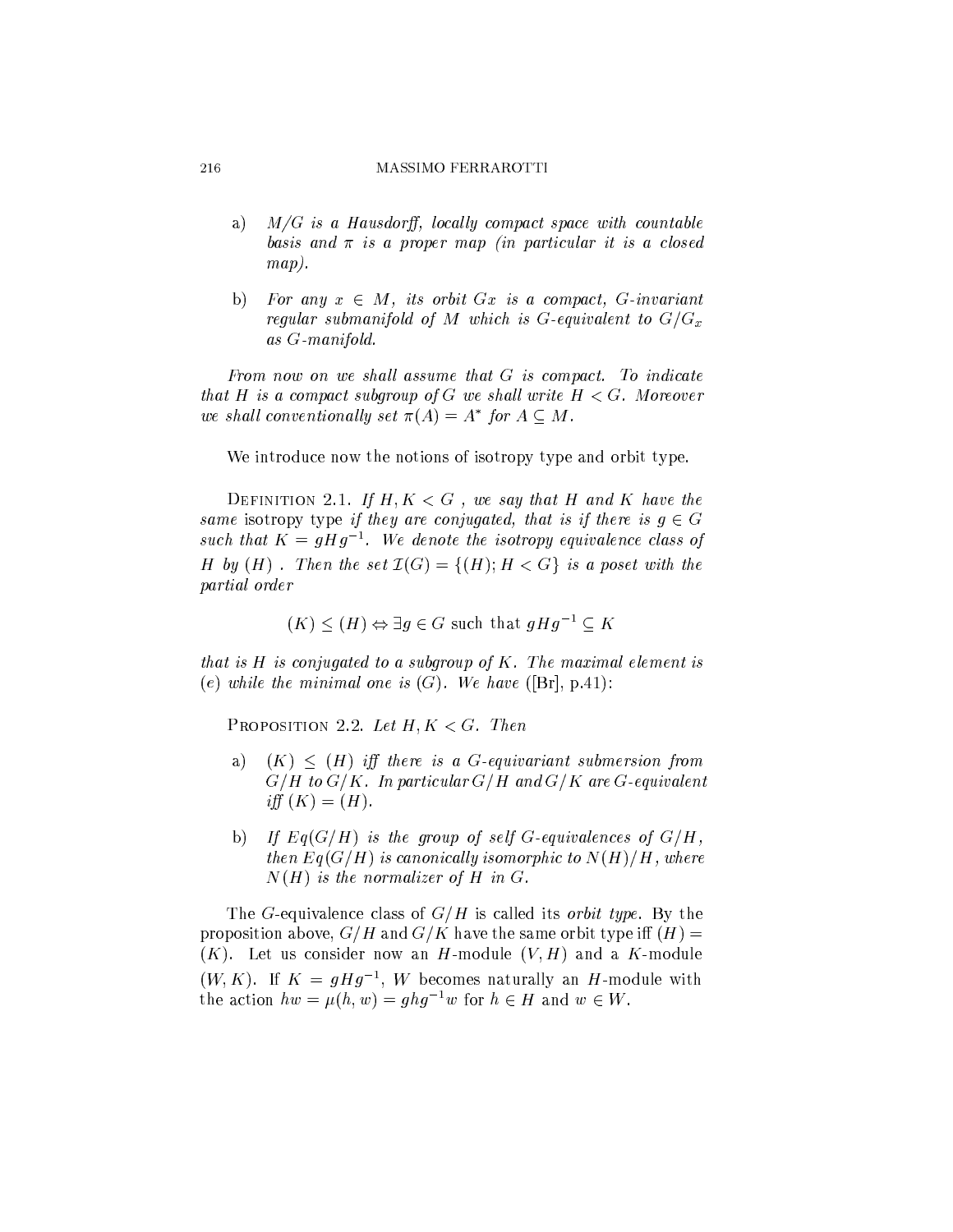DEFINITION 2.2.  $(V, H)$  and  $(W, K)$  are equivalent (and we write  $(V, H) \sim (W, K)$  if  $(H) = (K)$  and  $(V, H)$  and  $(W, H)$  are Hequivalent by a linear isomorphism.

Let us go back to our *G*-manifold  $(M, G)$ . Then, if  $x \in M$  and  $y \in Gx$ ,  $(G_x) = (G_y)$  and  $G/G_x$ ,  $G/G_y$  have the same orbit type. If we set

$$
\mathcal{I}(G,M) = \{(H) \in \mathcal{I}(G); \exists x \in M \text{ such that } (H) = (G_x)\}\
$$

we may define for  $(H) \in \mathcal{I}(G, M)$ 

$$
M_{(H)} = \{ x \in M; (H) = (G_x) \}
$$

The family  $\Gamma_{M,G} = \{M_{(H)}; (H) \in \mathcal{I}(G,M)\}\$ is a partition of M in invariant subsets which induces a partition  $\Gamma_{M,G}^* = \{M_{(H)}^*\}$  of  $M^*$ .

If  $x \in M_{(H)}$ , we denote with  $N_x$  the quotient vector space  $T_x(M)/T_x(Gx)$ . Then  $N_x$  is naturally a  $G_x$ -module with the action  $gv = d_xg(v)$ . We call  $(N_x, G_x)$  the linear slice at x. By previous arguments we can consider  $N_x$  as a H-module. It has to be pointed out that, for  $x, y \in M_{(H)}$ ,  $(N_x, G_x)$ ,  $(N_y, G_y)$  are not in general equivalent, as shown in this example.

EXAMPLE A. If  $n > 1$ , let  $S<sup>n</sup>$  be the standard *n*-sphere in  $R^{n+1}$ and let  $f: S^n \to S^n$  be the diffeomorphism of  $S^n$  with itself given by the restriction of the map  $(x_0, ..., x_{n-1}, x_n) \to (x_0, ..., x_{n-1}, -x_n)$ . Since  $f^2 = Id$ , f defines an action of  $Z_2$  on  $S^n$ , and since  $f(-x) =$  $-f(x)$  for any  $x \in S^n$ , we have an induced action of  $Z_2$  on  $RP^n$ . Let  $RP^n = M$  and  $Z_2 = G$ ; then  $M_{(G)} = M^G$  has two components of different dimensions, that is  $M^G = \{p(e_n)\} \sqcup p(S^n \cap \{x_n = 0\})$ , where  $p: S^n \to RP^n$  is the quotient map. Hence, if  $\eta \in p(S^n \cap \{x_n =$ 0) and  $\xi = p(e_n)$ , the G-modules  $(N_\xi, G)$  and  $(N_\eta, G)$  cannot be equivalent. In fact, G acts on  $N_{\xi}$  as  $\{I, -I\}$  on  $R^{n}$ , while the action of G on  $N_{\eta}$  is the same of the one of  $\{I, J\}$ , where J is the matrix

$$
\left(\begin{array}{cc}I_{n-1}&0_{n-1,1}\\0_{1,n-1}&-1\end{array}\right)
$$

and the actions on  $R^n$  are the standard ones given by multiplication. Anyway, if  $y = gx, g \in G$ , then the linear isomorphism between  $N_x$ and  $N_y$  induced by  $d_x g$  gives a linear H-equivalence.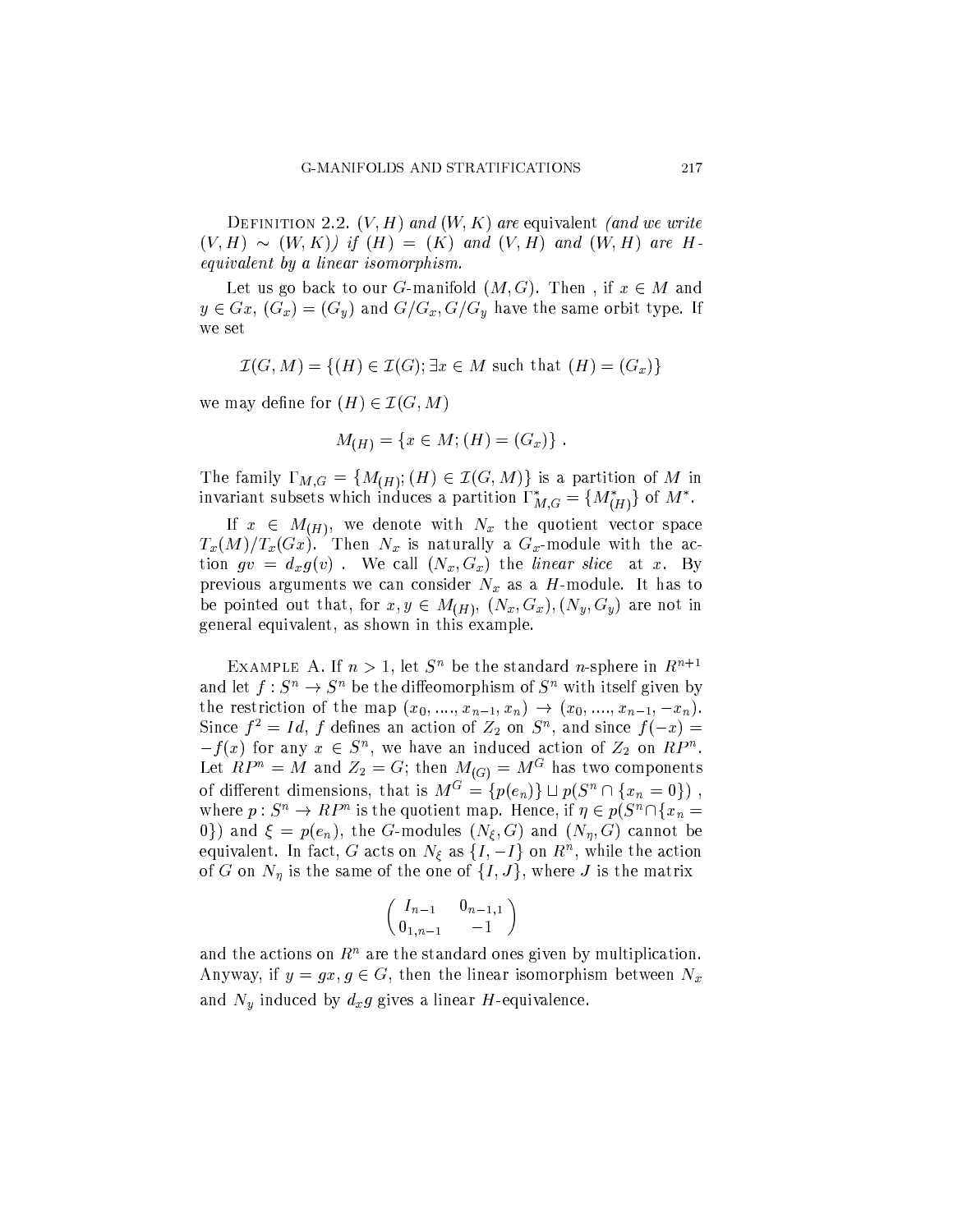If  $(G) \in \mathcal{I}(G, M)$  then  $M_{(G)} = M^G$ ; in particular, if  $(M, G)$  is a G-module,  $G_0 = G$ , hence  $(G) \in \mathcal{I}(G, M)$ . Then we get directly from definitions that

**PROPOSITION** 2.3. If  $(M, G)$  is a G-module and  $x, y \in M^G$ ,  $(N_x, G_x)$  and  $(N_y, G_y)$  are equivalent.

Let  $H < G$  and let  $(V, H)$  be an H-module. Then the orbit space of the action on  $G \times V$  given by  $h(q, v) = (gh^{-1}, hv)$  is denoted with  $G \times_H V$  and is called the *twisted product* of G with  $(V, H)$ . The equivalence class of  $(g, v)$  in  $G \times_H V$  is indicated with  $[g, v]$ . In general, if  $A \subseteq G$  and  $B \subseteq V$ , we set  $H(A \times B) = A \times_H B$ .

We have (see e.g.  $[KN]$ ):

PROPOSITION 2.4.  $G \times_H V$  is a G-manifold with the action given by  $a[g, v] = [ag, v]$ . Moreover the map

$$
p: G \times_H V \to G/H , p([g, v]) = gH
$$

is  $G$ -invariant and defines a fiber bundle with fiber  $V$  (the  $G$ -fiber bundle associated to the G-principal bundle  $G \rightarrow G/H$  with fiber V).

The useful properties stated in the following lemma are easily checked:

LEMMA 2.1. Let  $[g, v] \in G \times_H V$  and  $(K) \in \mathcal{I}(G, G \times_H V)$ . Then:

- a)  $(H) < (K)$ ;
- b)  $G_{[q,v]} = gH_v g^{-1};$
- c)  $(G \times_H V)_{(K)} = G \times_H V_{(K)};$
- d)  $(G \times_H V)_{(H)} = G/H \times V^H$ .

Let us see that equivalence of modules implies  $G$ -equivalence between the relative twisted products:

LEMMA 2.2. If  $(V, H)$  and  $(W, K)$  are equivalent then  $G \times_H V$ and  $G \times_K W$  are G-equivalent.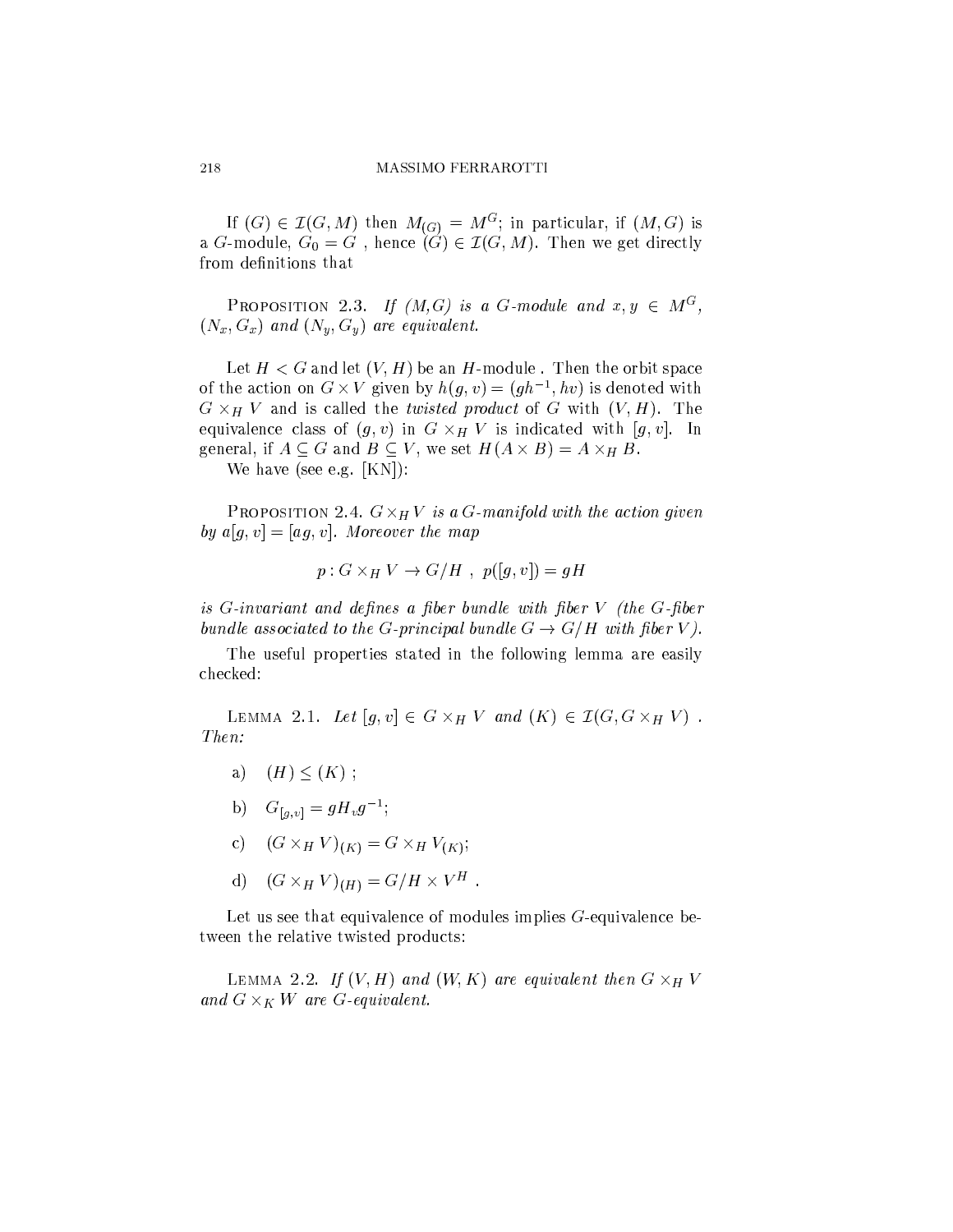*Proof.* Let  $K = aHa^{-1}$  for an  $a \in G$  and let  $L: V \to W$  be a linear *H*-equivalence. Then  $\alpha$  :  $G \times_K W \to G \times_H W$  given by  $\alpha([g, w]) = [ga, w]$  and  $\beta: G \times_H W \to G \times_H V$  given by  $\beta([g, w]) =$  $[g, L^{-1}(w)]$  are G-equivalences; so  $\beta \circ \alpha$  is the G-equivalence we were looking for. ♦

The fundamental tool to study orbit spaces is the well known (see e.g. [P], [Br], [O])

SLICE THEOREM. Let  $(M, G)$  be a G-manifold, with G compact. Then for any  $x \in M$  there is a G-equivalence

$$
\Phi: G \times_{G_x} N_x \to T,
$$

where  $T$  is a  $G$ -invariant open neighbourhood of  $Gx$  in  $M$ .

By Lemma 2.2, we may define a *linear tube* at the orbit  $Gx$  as a G-equivalence  $\Phi: G \times_H V \to T$ , where T is a G-invariant neighbourhood of  $Gx$  in M and  $(V, H)$  is equivalent to  $(N_x, G_x)$ .

We have the following corollaries:

COROLLARY 2.1.  $T^*$  is homeomorphic to  $V/H$ .

COROLLARY 2.2. The elements of  $\Gamma_{M,G}$  and  $\Gamma_{M,G}^*$  are locally connected.

*Proof.* If  $\Phi: G \times_H V \to T$  is a linear tube at  $Gx$ , by Lemma  $2.1d)$ 

$$
\Phi((G\times_H V)_{(H)})=\Phi(G/H\times V^H)=M_{(H)}\cap T.
$$

Next propositions are consequences of the Slice Theorem.

PROPOSITION 2.5. ( $[Br]$  p.182 and Corollary 2.2) The elements of  $\Gamma_{M,G}$  and  $\Gamma_{M,G}^*$  are locally closed in M,  $M^*$  as well as their connected components.

LEMMA 2.3. If  $(H) \in \mathcal{I}(G, M)$  and X is a connected component of  $M^*_{(H)}$ , then  $\pi^{-1}(X)$  is union of connected components  $\{X_i\}_{i\in I}$  of

♦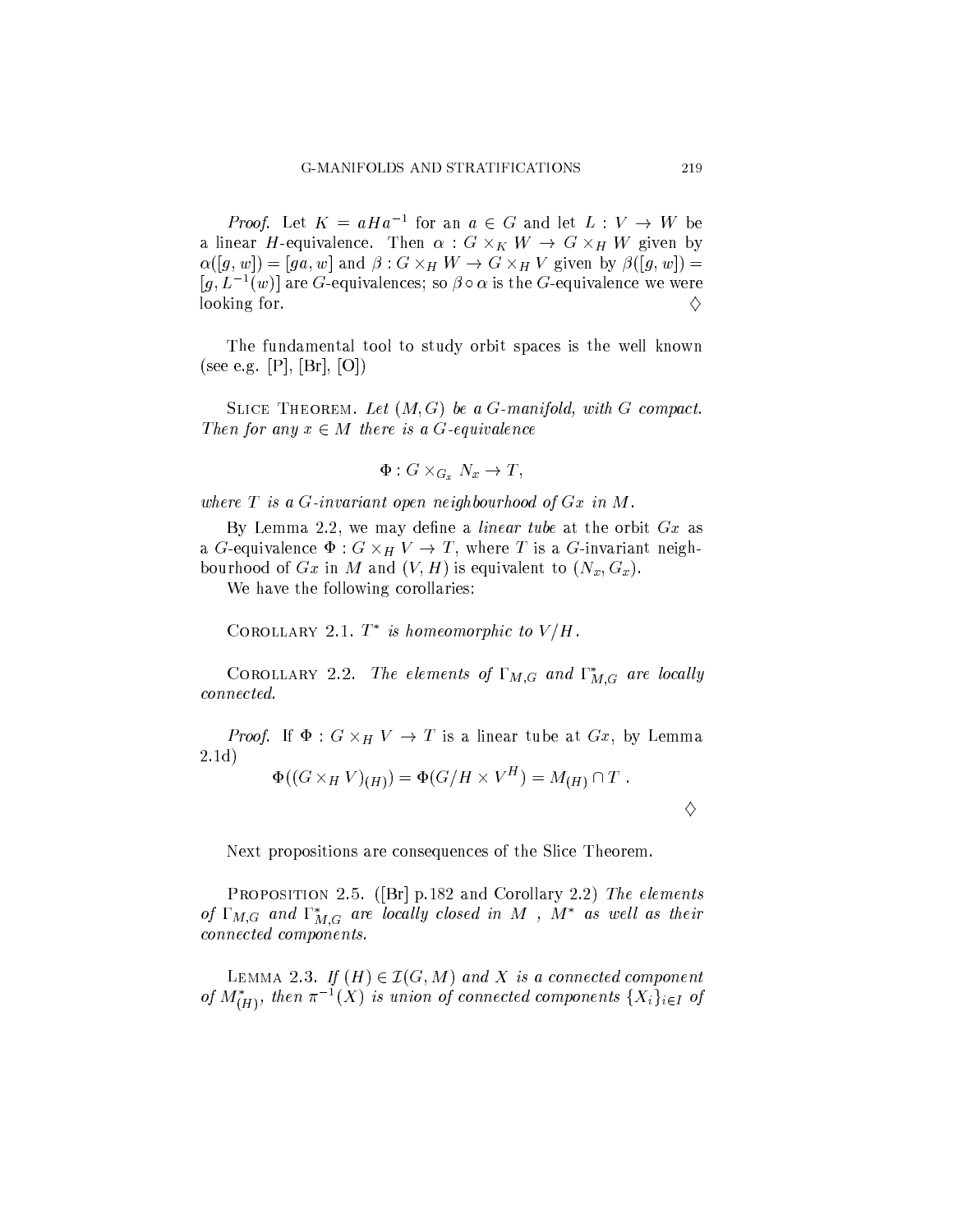$M_{(H)}$  such that  $X_i^* = X$  for any i.

*Proof.* It is immediate that any connected component of  $M_{(H)}$ which meets  $\pi^{-1}(X)$  is in fact contained in  $\pi^{-1}(X)$ ; hence  $\pi^{-1}(X)$  =  $\bigcup X_i$ , being  $X_i$  connected components of  $M_{(H)}$ .

Since  $(M_{(H)} \cap A)^* = M_{(H)}^* \cap A^*$  for any  $A \subseteq M$ , we get from Proposition 2.1 that  $\pi|_{M(H)}$  is open and closed (for the induced topology). By Corollary 2.2, the  $X_i$  are open and closed in  $M_{(H)}$ , then any  $X_i^*$  is open and closed in  $M_{(H)}^*$ . This gives  $X_i^* = X$ . ♦

**PROPOSITION** 2.6. Let  $(H) \in \mathcal{I}(G, M)$  and let  $x, y \in M_{(H)}$ . If  $\pi(x)$  and  $\pi(y)$  belongs to the same connected component of  $M^*_{(H)}$ , then  $(N_x, G_x)$  and  $(N_y, G_y)$  are equivalent.

*Proof.* Let X be the connected component containing  $\pi(x)$  and  $\pi(y)$ . Then, by Lemma 2.3,  $\pi^{-1}(X) = \bigsqcup X_i$ , being  $X_i$  connected components of  $M_{(H)}$ . We define an equivalence relationship on  $\pi^{-1}(X)$ : " $p \sim q$ " iff p and q belong to the same connected component of  $M_{(H)}$  and  $(N_p, G_p)$ ,  $(N_q, G_q)$  are equivalent. Then each equivalence class is open by Slice Theorem, Proposition 2.3 and Lemma 2.2 and it is contained in an  $X_i$ ; hence it has to coincide with  $X_i$ . If  $x \in X_i$ ,  $y \in X_j$ , since  $\pi(X_j) = X$ , there is  $z \in X_j$  such that  $\pi(x) = \pi(z)$ . Then  $(N_x, G_x) \sim (N_z, G_z) \sim (N_y, G_y)$ . ♦

It can be checked with some computations that  $(N_x, G_x)$  and  $(N_y, G_y)$  are equivalent if and only if they are in the same "normal" orbit type" (see [J], [D1]). Then Proposition 2.6 above shows that "normal orbit types" strata are just collections of connected components of the  $M_{(H)}$ .

One of the most important consequences of the Slice Theorem is the

PRINCIPAL ORBIT THEOREM. (see [Br]) If  $(M, G)$  is a G-manifold with G compact, then there is  $(U) \in \mathcal{I}(G, M)$  such that:

- $(U)$  >  $(H)$  for any  $(H) \in \mathcal{I}(G, M)$ ; a)
- b)  $M_{(U)}$  and  $M_{(U)}^*$  are open and dense in M and  $M^*$  respectively;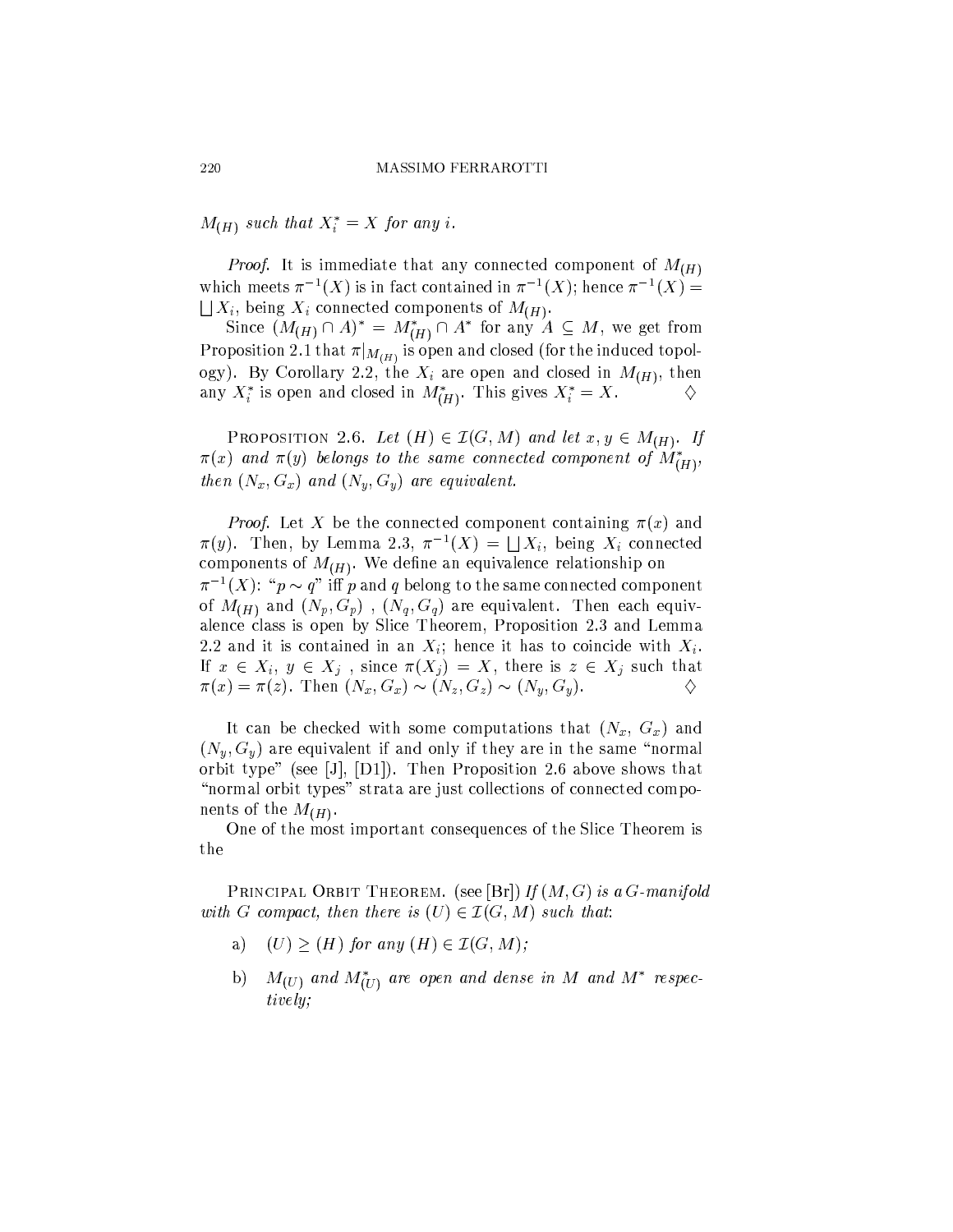c) If  $M^*$  is connected, then  $M^*_{(U)}$  is connected too.

 $(U)$  is said to be the *principal isotropy type* and the corresponding orbits are the *principal orbits*. An orbit which is not principal is said to be *singular*.

From Slice Theorem and Lemma 2.1 we have

PROPOSITION 2.7. Let  $\Phi: G \times_H V \to T$  be a linear tube at  $Gx$ .  $Then$ 

- If  $x \in T$  and  $x = \Phi([q, v])$ , then  $(G_x) = (H_v)$ ; a)
- b)  $Gx$  is principal iff  $H$  acts trivially on  $V$ .

### 3. Stratifications of  $M$  and  $M/G$ .

We want to show in this section that the connected components of the elements of  $\Gamma_{M,G}$  and  $\Gamma_{M,G}^*$  form stratifications of M and  $M^*$ respectively. We define

$$
\Sigma_{M,G} =
$$

 $=\{X; X \text{ is a connected component of } M_{(H)} \text{ for } (H) \in \mathcal{I}(G, M)\}\$ 

and

$$
\Sigma_{M,G}^* =
$$

 $=\{X; X \text{ is a connected component of } M_{(H)}^* \text{ for } (H) \in \mathcal{I}(G, M)\}.$ 

Then  $\Sigma_{M,G}$  and  $\Sigma_{M,G}^*$  are respectively partitions of M and  $M^*$  in locally closed sets (Proposition 2.5) and we have to check the axioms for a stratification.

The following theorem gives the differentiable structure on our strata.

THEOREM 3.1. Any  $X \in \Sigma_{M,G}$  is a regular submanifold of M. Moreover, if  $X \in \Sigma_{M,G}^*$  and  $X \subseteq M_{(H)}^*$ , then  $\pi : \pi^{-1}(X) \to X$  is a smooth fiber bundle with fiber  $G/H$  and structural group  $N(H)/H$ .

*Proof.* Let  $x \in M_{(H)}$  and set  $H = G_x$ . If  $\Phi : G \times_H V \to T$  is a linear tube at Gx, as in Corollary 2.2,  $\Phi(G/H \times V^H) = M_{(H)} \cap T$ .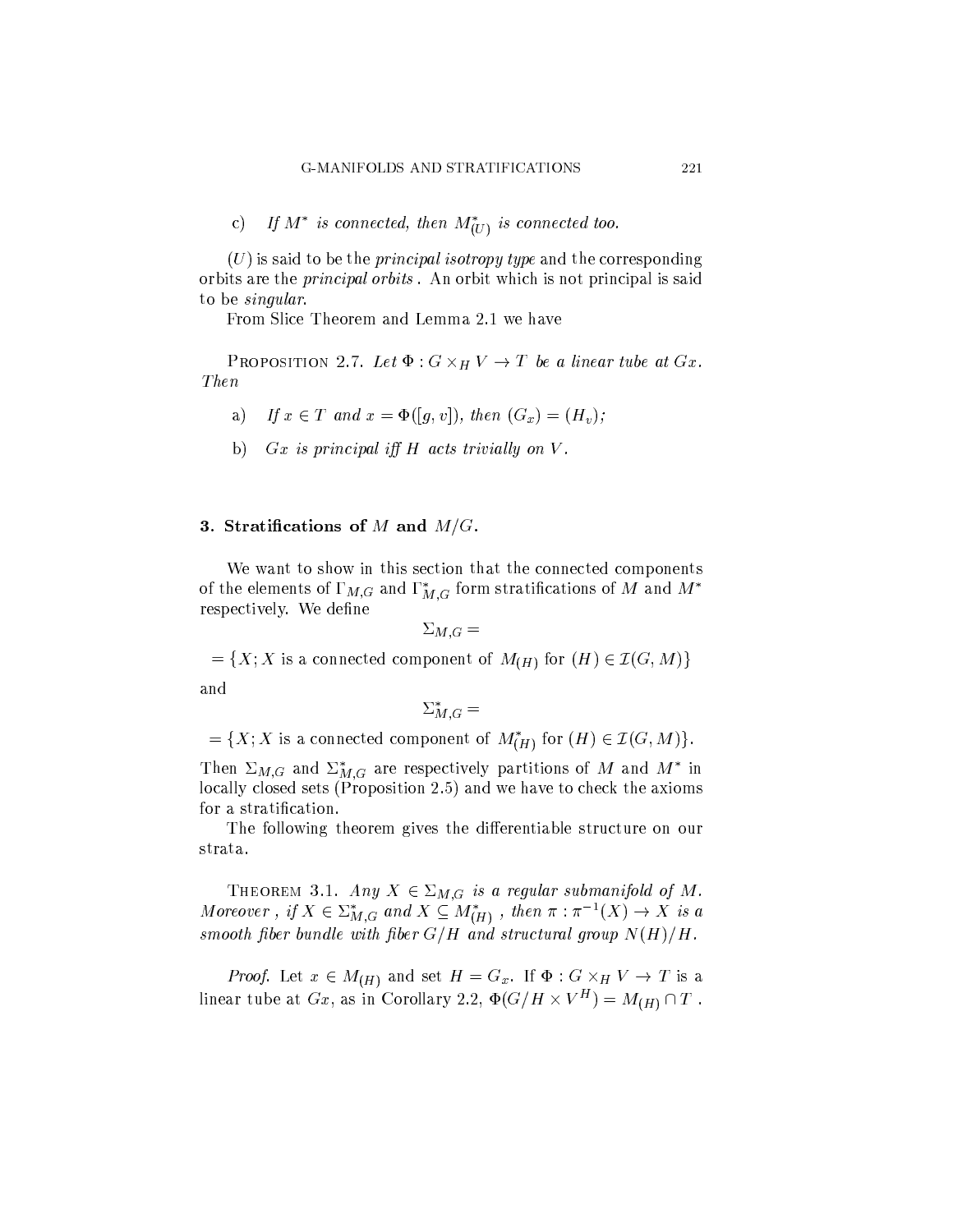Being  $G/H \times V^H$  smooth and  $\Phi$  a diffeomorphism,  $M_{(H)}$  is locally a regular submanifold of  $M$ . Since dimension is locally constant, each connected component of  $M_{(H)}$  is a regular submanifold. By Corollary 2.1, there is an homeomorphism  $\Phi^*: V^H \to M_{(H)}^* \cap T^*$ such that the diagram

$$
G/H \times V^H \quad \longrightarrow \quad M_{(H)} \cap T
$$
  

$$
\downarrow \qquad \qquad \downarrow \pi
$$
  

$$
V^H \qquad \longrightarrow \quad M^*_{(H)} \cap T^*
$$

commutes.

Then each  $M_{(H)}^*$  is locally a topological manifold, which gives that its connected components are topological manifolds and  $\pi|_{M_{(H)}}$ is locally trivial.

Let now X be the stratum of  $\sum_{M,G}^*$  containing  $\pi(x)$  and let  $y \in$  $M, \pi(y) \in X$ . Then Proposition 2.6 and Lemma 2.2 give that  $G \times_H V$ and  $G \times_{G_y} N_y$  are G-equivalent, so we can take a linear tube at Gy of the form  $\check{\Phi}'$  :  $G \times_H V \to T'$ . If  $T \cap T' \neq \emptyset$ , the set  $A = M_{(H)} \cap T \cap T'$  is a nonempty invariant open subset of  $M_{(H)}$ . Let  $\Phi^{-1}(A) = G/H \times W$ and  $\Phi'^{-1}(A) = G/H \times W'$  where W and W' are open subsets of  $V^H$ . Then we get the commutative array

$$
G/H \times W' \longrightarrow \begin{array}{c} \Phi^{-1} \circ \Phi' \\ \longrightarrow \\ G/H \times W \\ \downarrow \\ W' \\ \Phi^{*-1} \circ \Phi'^* \end{array}
$$

where  $\Phi^{-1} \circ \Phi'$  is a G-equivalence of the form

$$
\Phi^{-1} \circ \Phi'(gH, v) = (\theta(gH), \Phi^{*-1} \circ \Phi'^*(v))
$$

with  $\theta \in Eq(G/H)$ . Now  $\Phi^{*-1} \circ \Phi'^*$  is clearly a diffeomorphism and our theorem follows from Proposition 2.2 b). ♦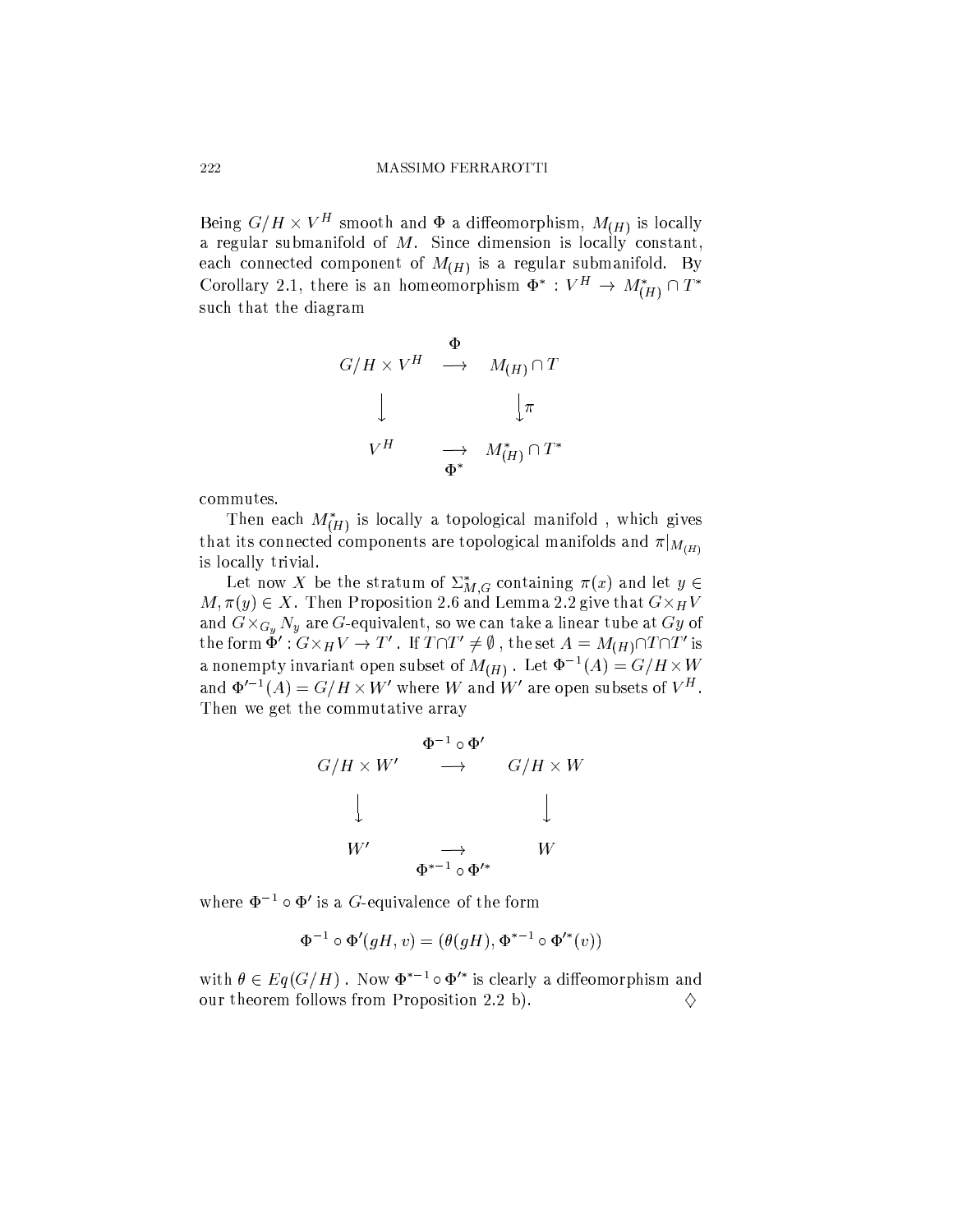We can now give a stronger version of Lemma 2.3.

COROLLARY 3.1. If X is a connected component of  $M^*_{(H)}$  and k is the number of connected components of  $G/H$ , then  $\pi^{-1}(X)$  is the union of k connected components of  $M_{(H)}$ . Moreover if Y is one of these components, then  $\pi|_Y : Y \to X$  is a smooth fiber bundle with fiber a connected component of  $G/H$ .

We turn now to local finiteness.

THEOREM 3.2.  $\Sigma_{M,G}$  and  $\Sigma_{M,G}^*$  are locally finite in M and  $M^*$ *respectively.* 

*Proof.* We use induction on  $m = dim M$ . If  $m = 0$  the theorem is obvious. Let us assume that  $m > 0$  and that our statement holds for any  $(M', G')$  with  $dim M' < m$ .

Let  $x \in M$ ; then  $x \in M_{(K)}$  for a  $(K) \in \mathcal{I}(G,M)$  . As usual we put  $G_x = K$  and we consider a linear tube  $\Phi: G \times_K V \to T$  at  $Gx$  such that  $\Phi([e, 0]) = x$ . Then  $T \cap M_{(H)} = \emptyset$  for  $(H) < (K)$  by Lemma 2.1 a). Let us fix a K-invariant scalar product on V and set  $W = (V^K)^{\perp}$ . Then  $(W, K)$  is an orthogonal K-module such that  $W_{(K)} = \{0\}$  and  $(V^K \times W, K)$  with the action  $\mu(a, (v, w)) = a(v, w) = (v, aw), a \in K$ , is K-equivalent to  $(V, K)$  by the map  $\psi((v, w)) = v + w$ . If S is the unit sphere in W with center in the origin,  $(S, K)$  is a K-manifold with  $dim S < m$ . From our inductive hypothesis and compactness of S, we get that  $\Sigma_{S,K}$  (and, a fortiori,  $\Gamma_{S,K}$ ) is finite. Now, due to the linearity of the action on V, for any  $v \in V$  and  $\lambda \neq 0$ ,  $K_{\lambda v} = K_v$ . Then  $\mathcal{I}(K,V) = \mathcal{I}(K,S) \cup (K)$  and  $V_{(H)} = \psi(c_{\mathfrak{0}}(S_{(H)}) \times V^{K})$  for  $(H) > (K)$ , where  $c(\bullet)$  denotes the cone with vertex 0 over a set and  $c_{\circ}(\bullet) = c(\bullet) \setminus \{0\}$ . Moreover, if Y is a connected component of  $V_{(H)}$ , then  $Y = \psi(c_0(Z) \times V^K)$ , where Z is a connected component of  $S_{(H)}$ . The above arguments prove that:

- 1) T meets only a finite number of elements of  $\Gamma_{M,G}$ , that is  $\Gamma_{M,G}$ is locally finite in  $M$ ;
- 2)  $\Sigma_{V,K}$  is finite.

Let now  $A = \Phi(G_{\circ} \times_K V)$ , where  $G_{\circ}$  is the connected component of e in G; A is an open connected neighbourhood of x in T and, by 1), we reach our goal if we prove that, for each  $(H) \in \mathcal{I}(G, M)$  with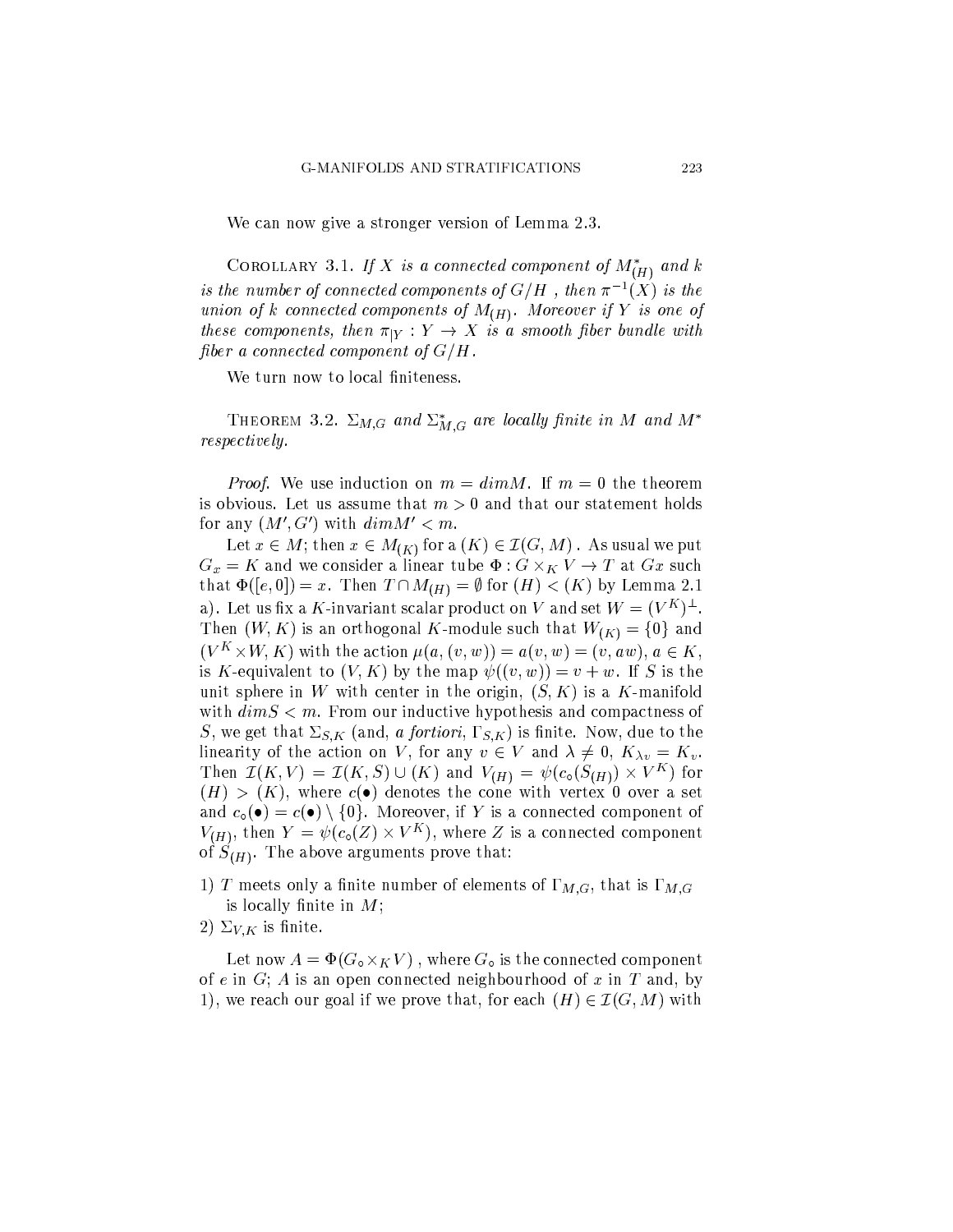$(H)$  >  $(K)$ , A meets only finitely many connected components of  $M_{(H)}$ . If such an  $(H)$  is fixed, let X be a connected component of  $M_{(H)}$  such that  $X \cap A \neq \emptyset$  and let  $y \in X \cap A$ . Then  $y = \Phi([g, v])$ with  $g \in G_0$  and  $v \in V_{(H)}$ ; let Y be the connected component of v in  $V_{(H)}$ . Then  $\Phi(G_{\circ} \times_K Y)$  is connected, contained in  $M_{(H)} \cap A$ and meets X. Hence  $\Phi(G_{\circ} \times_K Y) \subseteq X \cap A$  and X is the unique connected component of  $M_{(H)}$  with this property. So the number of connected components of  $M_{(H)}$  which meet A is less or equal to the number of connected components of  $V_{(H)}$ , which is finite by 2). Now Lemma 2.3 shows directly that  $\Sigma^*_{(M,G)}$  is locally finite in  $M^*$ . ♦

As a byproduct of this proof we get

**PROPOSITION 3.1.** If  $(M, G)$  is an orthogonal G-module,  $\Sigma_{M, G}$ and  $\Sigma_{M,G}^*$  are finite.

We show now the frontier property.

THEOREM 3.3. If X, Y belong to  $\Sigma_{M,G}$  or to  $\Sigma_{M,G}^*$  and  $X \cap \overline{Y} \neq Y$  $\emptyset$ , then  $X \subseteq \overline{Y}$ .

*Proof.* We begin with  $\Sigma_{M,G}$ . Let  $X \subseteq M_{(K)}$ ,  $Y \subseteq M_{(H)}$  and let  $Z = X \cap \overline{Y}$ . If  $x \in Z$  and if  $\Phi: G \times_K V \to T$  is a linear tube at  $Gx$ , then  $T \cap M_{(H)} \neq \emptyset$ ; hence  $(K) \leq (H)$ . If  $(K) = (H)$ , then  $X = Y$ trivially. So let  $(K) < (H)$ . The set Z is closed in X, so, if we prove that it is open as well, we get  $X = Z$ , that is  $X \subseteq \overline{Y}$ . For a fixed  $x \in Z$ , assume that the linear tube at Gx is such that  $\Phi([e, 0]) = x$ . Then  $D = \Phi(G_{\circ}/K \times V^K)$  is a connected open neighbourhood of x in  $X \cap T$ . We show that  $D \subseteq Z$ .

Let  $z \in D$ ; since  $x \in \overline{Y}$ , there is a sequence  $\{y_n\} \subset Y$  such that  $y_n \to x$  and  $y_n \in Y \cap T$  for *n* big enough. Then we may assume that, for any n,  $y_n = \Phi([g_n, v_n])$  with  $g_n \to e, v_n \to 0$  and  $(K_{v_n}) = (H)$ . If  $z = \Phi([q, v])$  with  $g \in G_0$  and  $v \in V^K$ , it is immediate to check that  $K_{v_n} = K_{v_n+v}$ . Therefore  $z_n = \Phi([gg_n, v + v_n])$  defines a sequence in  $M_{(H)}$  converging to z; so  $z \in \overline{M}_{(H)}$ . To go on with our proof, we observe that, for any  $t \in R$  and n,  $K_{v_n+tv} = K_{v_n}$ . Then, if we take an arc  $\gamma : [0, 1] \to G_0$  connecting e with g, for any n, the arc  $\Phi([\gamma(t)g_n, v_n + tv])$  has support in  $M_{(H)}$  and connects  $y_n$  with  $z_n$ , hence  $\{z_n\} \subset Y$ , which gives  $z \in \overline{Y}$ .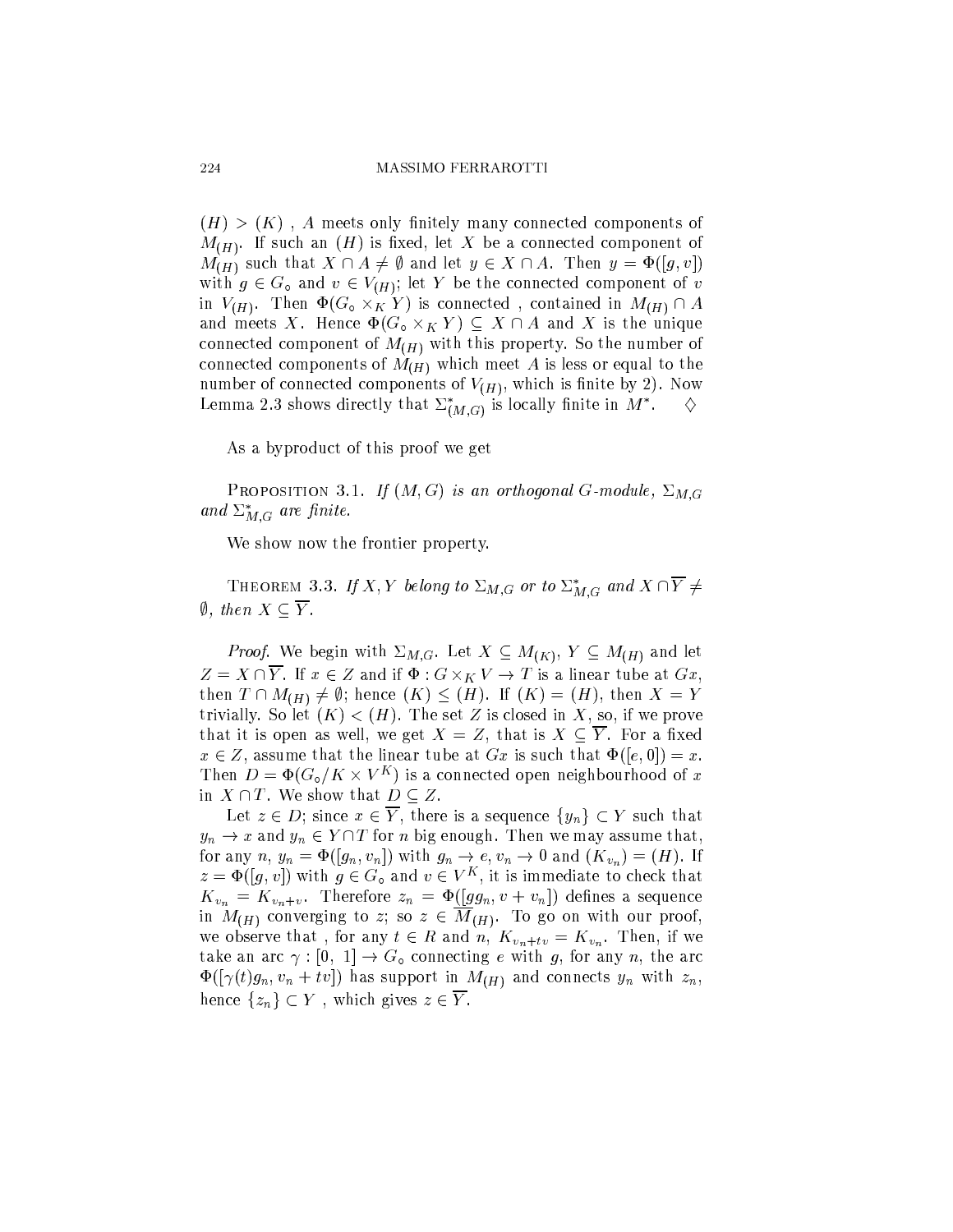As for  $\Sigma_{M,G}^*$ , the result is easily deduced from the above proof and Corollary 3.1.

The last step is to show the dimension property.

THEOREM 3.4. If X, Y belong to  $\Sigma_{M,G}$  or to  $\Sigma_{M,G}^*$  and  $X \subseteq$  $\overline{Y}, X \neq Y$  then  $dim X < dim Y$ . Moreover, if  $X, Y \in \Sigma_{M,G}$  with  $X \subseteq M_{(K)}$ ,  $Y \subseteq M_{(H)}$  and  $dim(G/H) > dim(G/K)$ , then  $dim X <$  $dim Y - 1.$ 

*Proof.* Let  $X, Y \in \Sigma_{M,G}$  with  $X \subseteq \overline{Y}, X \neq Y$  and  $X \subseteq M_{(K)}$ ,  $Y \subseteq M_{(H)}$ ; then  $(K) < (H)$ . If  $x \in X$  and if  $\Phi : G \times_H V \rightarrow$ T is a linear tube at  $Gx$  such that  $\Phi([e, 0]) = x$ , then  $X \cap T =$  $\Phi(G_{\circ}/K \times V^K)$  (Corollary 3.1). In order to compute dimensions, we may assume that  $Y \cap T$  is connected and more precisely that  $Y \cap T = \Phi(G_{o} \times_{K} Z)$ , where Z is a connected component of  $V(H)$ . Then

$$
dim X = dim(G/K) + dimV^K = dim(G/K) + dimX^*
$$

$$
dim Y = dim(G/H) + dim(Z/K) = dim(G/H) + dim Y^*
$$

Since any element of  $\Sigma^*_{M,G}$  is of the form  $X^*$  for some  $X \in \Sigma_{M,G}$ , our thesis will be fully proved if we show that (Corollary 3.1):

$$
dim V^K < dim(Z/K) = dim Z - dim(K/H) .
$$

Since  $(K) < (U)$ ,  $V^K \neq V$ , by Proposition 2.7 b). Let us fix a K-invariant scalar product on V and let us set  $W = (V^K)^{\perp}$ ; then, as in Theorem 3.2 proof,  $(V, K)$  is K-equivalent to the the K-module  $(V^K \times W, K)$  by the map  $\psi$ , and we can write  $Z = \psi(V^K \times L)$ , where L is a connected component of  $W_{(H)}$ . So we are reduced to prove that  $dim L > dim(K/H)$ . Now, by Corollary 3.1,  $\pi : L \to L/K$ is a fiber bundle with fiber  $K/H$ , hence  $dim L \ge dim(K/H)$ . If  $dim L = dim(K/H)$ , we had  $dim(L/K) = 0$ , that is  $L/K$  should be a point. Since  $\pi(0) \in \overline{L/K} \setminus L/K$ , this is absurd. ♦

We can now enounce the final statement which follows from Theorems 3.1, 3.2, 3.3 and 3.4.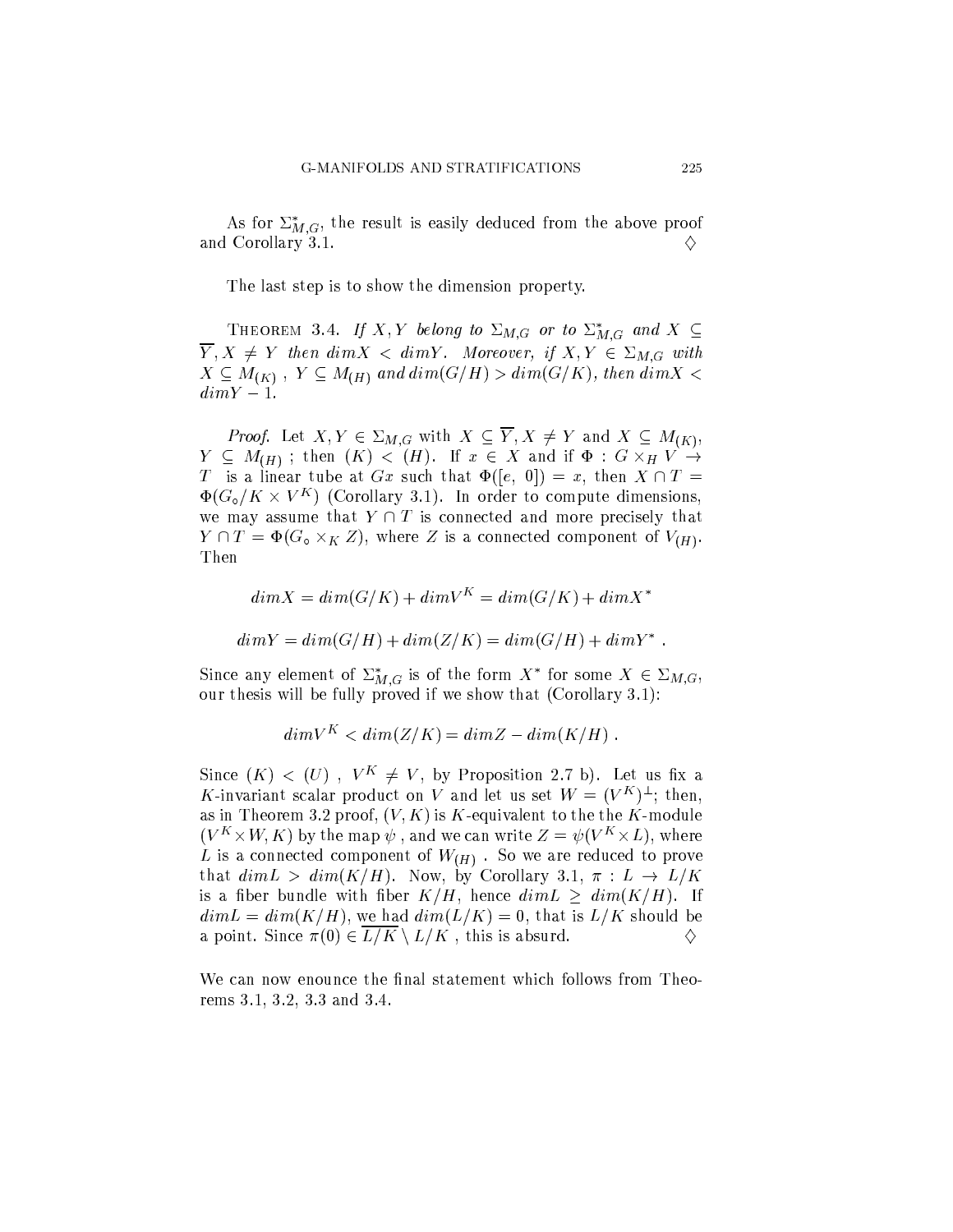THEOREM 3.5.  $(M, \Sigma_{M,G})$  and  $(M^*, \Sigma^*_{M,G})$  are stratified spaces and  $\pi : M \to M^*$  is a continuous stratified map. If  $dim(G/U) = d$ , then  $dim M^* = m - d$ .

We see that, is our case, the "nonsingular" parts are given by principal orbits, that is  $M_{(U)}$  and  $M^*_{(U)}$ . We may observe that, if we set

$$
M_{(V,H)} = \{ x \in M; (N_x, G_x) \sim (V, H) \}
$$

for any H-module  $(V, H)$ , the family of the  $M_{(V, H)}$  which are not empty forms a stratification of  $M$  whose strata are union of elements of  $\Sigma_{M,G}$ . Analogously, we can stratify  $M^*$  by means of  $M^*_{(V,H)}$ . These are the statifications by "normal orbit type" used in [Le], [D1] and [D2]. We remark that, as in [D1], it is possible to show directly that the  $M_{(V,H)}$  are smooth manifolds with  $dim M_{(V,H)} =$  $dim G/H + dim V^H$  and to deduce in this way that they are union of elements of  $\Sigma_{M,G}$ .

As a final consideration, we give an example which shows that, in general,  $\Gamma_{M,G}$  and  $\Gamma_{M,G}^*$  do not fulfil Theorem 3.3 and that the dimensional filtration of  $\sum_{M,G}$  (or  $\sum_{M,G}^*$ ) is not compatible with  $\Gamma_{M,G}$ (or  $\Gamma_{M,G}^*$ ).

EXAMPLE B. In the same situation of Example A, let us set  $f =$  $f_1$  and let  $f_2: S^n \to S^n$  be the diffeomorphism of  $S^n$  with itself given by the restriction of the map  $(x_0, ..., x_{n-1}, x_n) \to (x_0, ..., -x_{n-1}, x_n)$ . Then we have the abelian group  $G = \{Id, f_1, f_2, f_3 = f_1 \circ f_2\}$  (the Klein group) which acts on  $S<sup>n</sup>$ . The nontrivial subgroups of  $G$  are  $H_i = \{Id, f_i\}$  for  $i = 1, 2, 3$ ; they are all isomorphic to  $Z_2$  and conjugated only to themselves in force of the abelianity. As in Example A, we have an induced action on  $M = RP<sup>n</sup>$ . It easy to check that  $\mathcal{I}(G,M) = \{ (Id), (H_1), (H_2), (G) \}$  and that

 $M_{(G)} = \{p(e_n)\} \sqcup \{p(e_{n-1})\} \sqcup p(S_{(G)}^n),$  $M_{(H_1)} = p(S_{(H_1)}^n) \setminus \{p(e_{n-1})\},\$  $M_{(H_2)} = p(S_{(H_2)}^n) \setminus \{p(e_n)\},\$ 

where

 $S_{(G)} = S^n \cap \{x_{n-1} = x_n = 0\}$  $S_{(H_1)} = S^n \cap \{x_{n-1} \neq 0, x_n = 0\},\$  $S_{(H_2)}^{\qquad \qquad r} = S^n \cap \{x_n \neq 0, x_{n-1} = 0\}.$ Then  $M_{(G)} \cap \overline{M}_{(H_i)} \neq \emptyset$  but  $M_{(G)} \nsubseteq \overline{M}_{(H_i)}$  for  $i = 1, 2$ .

226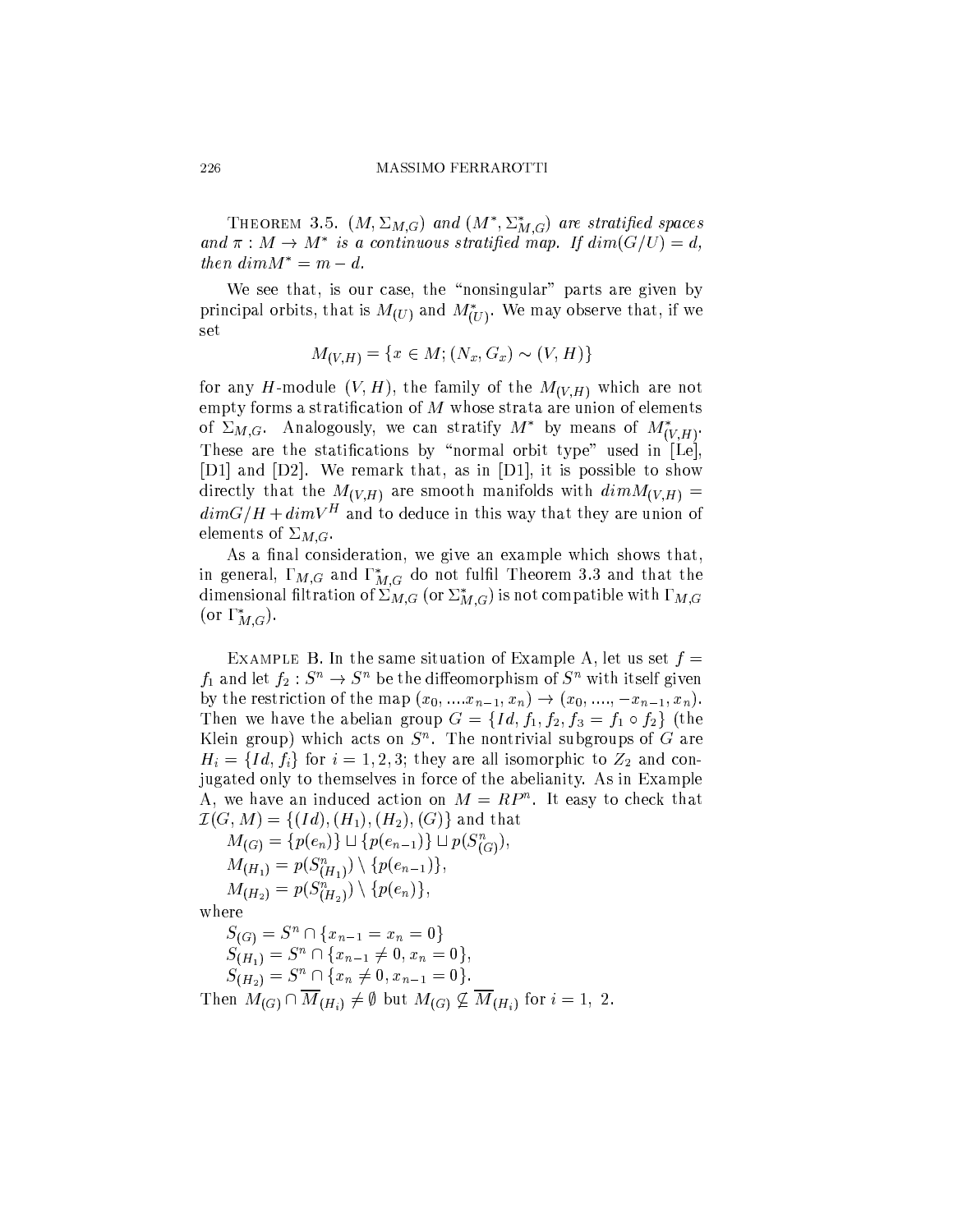Moreover  $dim M_{(H_1)} = dim M_{(H_2)}$  though  $H_1$  and  $H_2$  are not conjugated.

## 4. Whitney regularity of  $\Sigma_{M,G}$ .

In this final section we prove that  $\Sigma_{M,G}$  is a regular stratification in the sense of Whitney: this has many consequences, for instance local topological triviality along the strata and the existence of system of controlled tubes. We give in advance some definitions. Main references are [W], [GWPL], [M1] and [M2] for generalities on Whitney regularity and [Le], [S] and [Sj] for the regularity of  $\Sigma_{M,G}$  and the existence of systems of  $G$ -invariant tubular neighbourhoods.

DEFINITION 4.1. Let  $X, Y \subseteq R^m$  be locally closed regular submanifolds. We say that the pair  $(X, Y)$  is Whitney regular (or (b)regular) at  $x \in X \cap \overline{Y}$  if, for all sequences  $\{x_n\} \subset X$ ,  $\{y_n\} \subset Y$  such that

- 1)  $\lim x_n = \lim y_n = x$ ,
- 2)  $T_{y_n}(Y)$  converges to T in  $\mathbf{G}(dim Y, m)$ ,
- 3)  $\frac{x_n y_n}{|x_n y_n|}$  converges to  $\lambda$  in  $S^{m-1}$ ,

we have  $\lambda \subset T$ .

DEFINITION 4.2. Let  $M$  be a smooth m-dimensional manifold and let  $X, Y \subseteq M$  be locally closed regular submanifolds. We say that the pair  $(X, Y)$  is Whitney regular at  $x \in X \cap \overline{Y}$  if there is a local chart  $(U, \phi)$  of M in x such that the pair  $(\phi(X \cap U), \phi(Y \cap U))$ is Whitney regular at  $\phi(x)$  in  $R^m$ .

The pair  $(X, Y)$  is said to be *Whitney regular* if it is Whitney regular at any point of  $X \cap \overline{Y}$ . Moreover a stratification  $\Sigma$  of a locally closed subset of  $M$  is said to be Whitney regular if any pair  $(X, Y)$  with  $X, Y \in \Sigma$  is Whitney regular.

All the examples at page 2 admit Whitney regular stratifications  $(i), ii), iii)$  after a suitable embedding).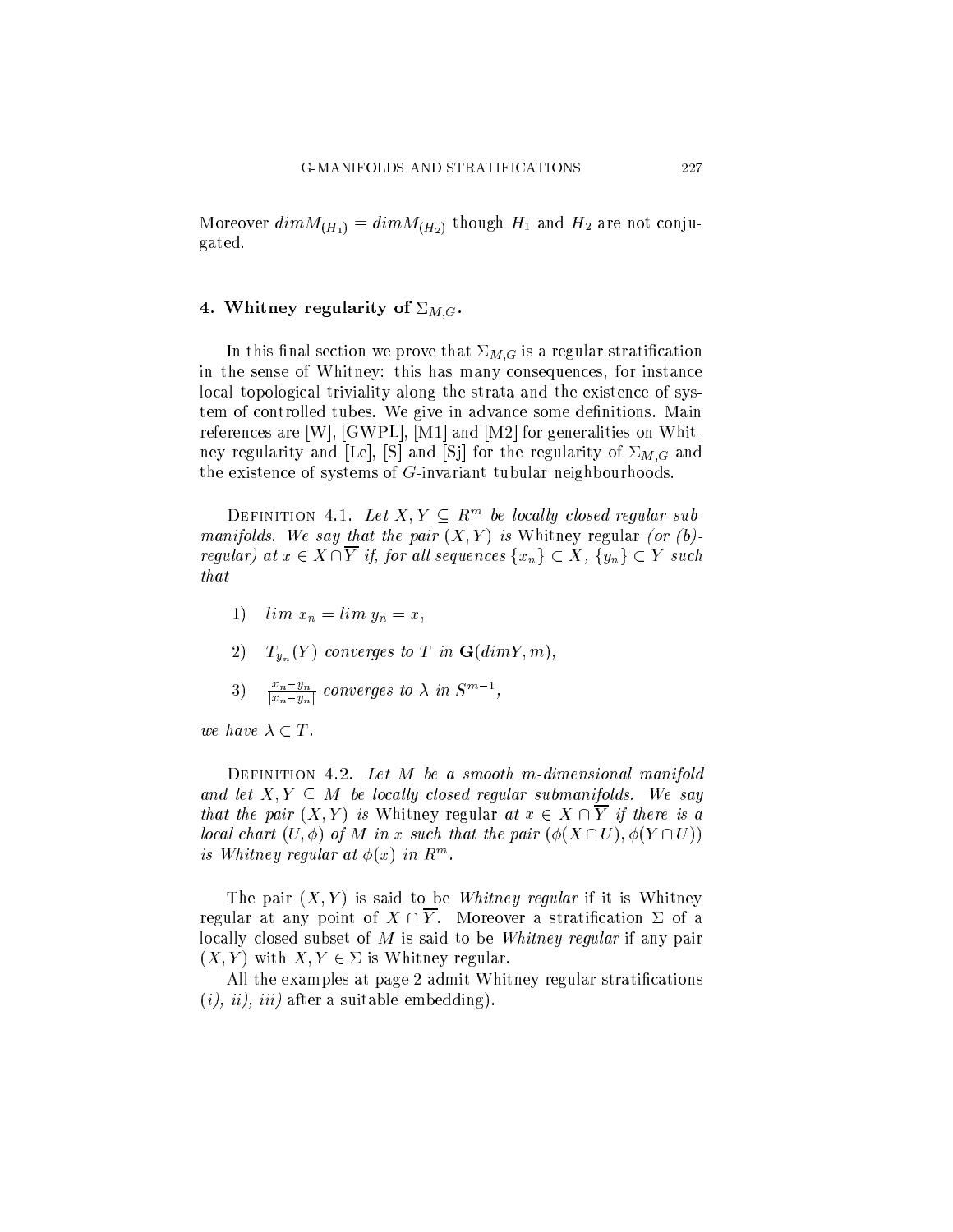Of course,  $X \cap \overline{Y} = \emptyset$  implies Whitney regularity trivially. On the other hand, in a stratification,  $X \cap \overline{Y} \neq \emptyset$  is equivalent to  $X \subseteq \overline{Y}$ .

The following proposition makes Definition 4.2 intrinsic:

**PROPOSITION** 4.1. If  $f : M \rightarrow N$  is a diffeomorphism between two manifolds and  $(X, Y)$  is a Whitney regular pair of submanifolds at  $x \in M$ , then the pair of submanifolds  $(f(X), f(Y))$  in N is Whitney regular at  $f(x)$ .

In what follows we shall need the next fact which is easy to check.

**PROPOSITION** 4.2. If M is a manifold and  $(X, Y)$  is a Whitney regular pair of submanifolds of M then, for any manifold N,  $(X \times N$ ,  $Y \times N$  is a Whitney regular pair of submanifolds of  $M \times N$ .

We show now that the stratification we defined in Section 3 for a  $G$ -manifold is Whitney regular in the above sense.

THEOREM 4.1. If  $(M, G)$  is a G-manifold, the stratification  $\Sigma_{M, G}$ is Whitney regular.

*Proof.* By Proposition 4.1 and the Slice Theorem, it is enough to prove that for any K-module  $(V, K)$ ,  $K < G$ , the pair  $(G/K \times V^K)$ ,  $G \times_K V_{(H)}$  is Whitney regular for any  $(H) \in \mathcal{I}(G, G \times_K V), (H)$  $(K)$ . Let  $\dim G/K = d$  and let  $\chi : U \to G/K$  be a local smooth parametrization of  $G/K$ , where U is a open in  $R^d$ . Then a local parametrization  $\overline{\chi}: U \times V \to G \times_K V$  of  $G \times_K V$  is defined as follows:

$$
\overline{\chi}((\xi,v))=[a_{\xi},v]
$$

where  $a_{\xi}K = \chi(\xi)$ .

Then it easy to check that, for any  $(H) \in \mathcal{I}(G, G \times_K V)$ ,

$$
(G \times_K V_{(H)}) \cap \overline{\chi}(U \times V) = \overline{\chi}(U \times V_{(H)}) .
$$

Thus, by Proposition 4.1 and Proposition 4.2, we are reduced to prove that the pair  $(V^K, V_H)$  is Whitney regular in V. Now, as in Theorem 3.2 proof, if we fix a  $K$ -invariant scalar product on  $V$  and if we set  $W = (V^K)^{\perp}, (V, K)$  is K-equivalent to the the K-module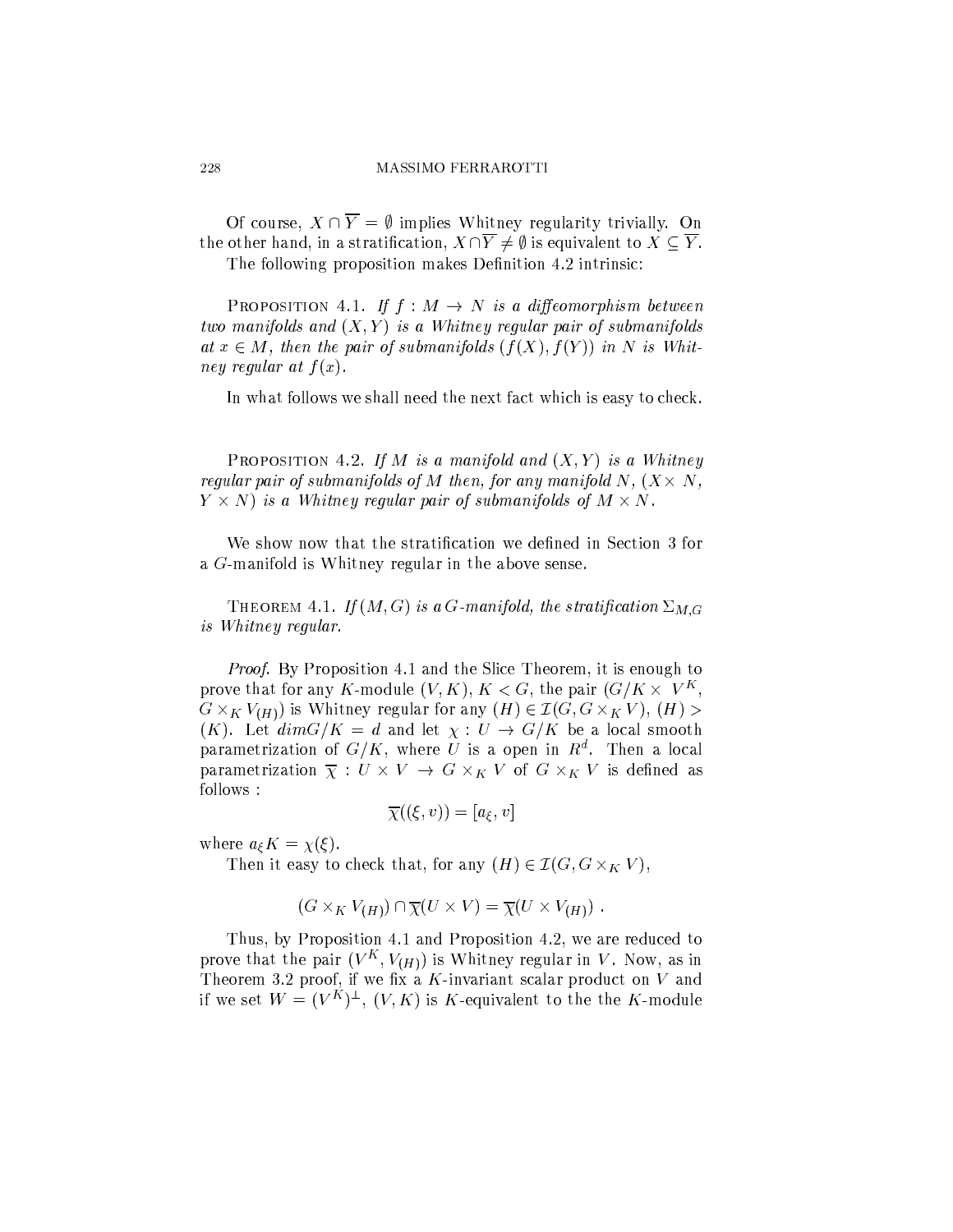$(V^K \times W, K)$  by the map  $\psi$ . Then it will be enough to prove that the pair  $({0}, W_{(H)})$  is Whitney regular in W. But we know that  $W_{(H)} = c_{\circ}(S_{(H)})$ , where S is the unit sphere in W, and Whitney regularity condition is immediately checked for the pair  $({0}, c_0(X))$ . with X regular submanifold of W such that  $0 \notin \overline{X}$  (we identify W with an euclidean space  $R^n$ ). ♦

It can be proved that if the pair  $(X, Y)$  is Whitney regular and formed by connected manifolds, then  $dim X < dim Y$ ; hence first part of Theorem 3.4 is direct consequence of Theorem 4.1.

DEFINITION 4.3. Let X be a G-invariant submanifold of M; a triple  $(U, \pi, \rho)$ , where:

- U is a G-invariant neighbourhood of X in M, a)
- $\pi : U \to X$  is a G-equivariant map and  $\rho : U \to R^+$  is  $b)$ a G-invariant function such that  $\pi|_X = Id$ ,  $\rho_X^{-1}(0) = X$ and  $(\pi, \rho): U \to X \times R^+$  is a submersion, is said to be a  $G$ -invariant tubular neighbourhood of X.

Whitney regularity condition implies the existence of a family of tubular neighbourhoods of the strata which are "compatible" each other. In our case this tubular neighbourhoods can be taken  $G$ invariant. More precisely we have:

THEOREM 4.2. To any  $X \in \Sigma_{M,G}$  we may associate a Ginvariant tubular neighbourhood  $(U_X, \pi_X, \rho_X)$  such that:

- a) If  $X \subset \overline{Y}$ , the map  $(\pi_X, \rho_X)|_Y : U_X \cap Y \to X \times R^+$  is a submersion.
- b)  $U_X \cap U_Y \neq \emptyset$  iff  $X = Y$ ,  $X \subset \overline{Y}$  or  $Y \subset \overline{X}$ ,
- c) If  $X \subset \overline{Y}$ , then  $\pi_X \circ \pi_Y = \pi_X$  and  $\rho_X \circ \pi_Y = \rho_X$  where both sides of these equations are defined.

Theorem 4.2 proof is essentially the same as in the general case of a Whitney regular stratification (see [GWPL],  $[M2]$ ), up to verify  $G$ -invariance. We just recall two key lemmas.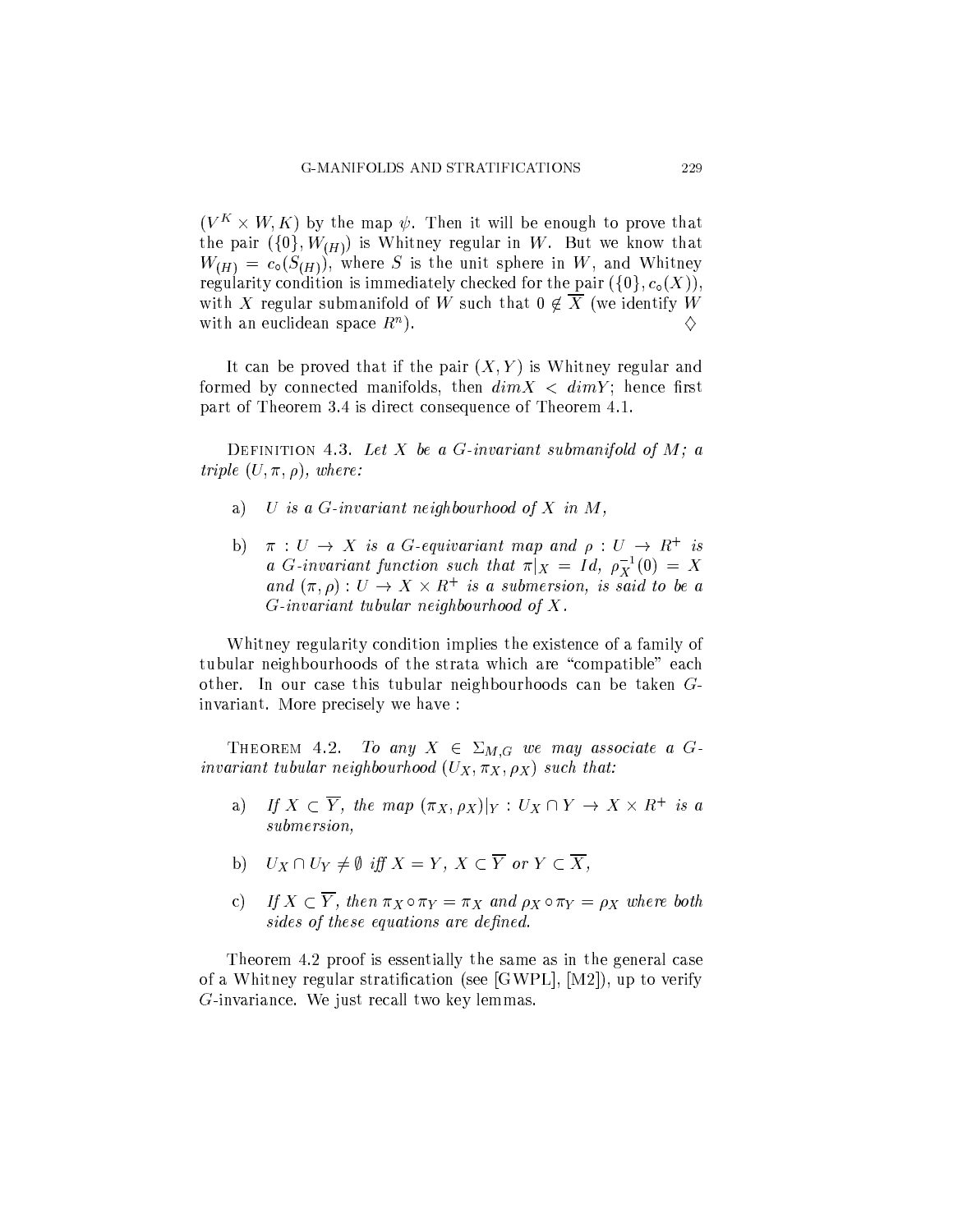LEMMA 4.1. Any  $X \in \Sigma_{M,G}$  admits a G-invariant tubular neighbourhood in M.

*Proof.* Just fix a G-invariant Riemannian metric (see e.g. [Br]) and take the image through the exponential map of a suitable neighbourhood of the zero section of the normal bundle of  $X$  in  $TM$ .

♦

LEMMA 4.2. Let M and N be G-manifolds,  $f : M \rightarrow N$  a Gequivariant map and  $X$  a  $G$ -invariant submanifold of  $M$  such that  $f|_X$  is a submersion. Let  $A \subseteq B$  be relatively open G-invariant subsets of X such that  $\overline{A} \cap X \subseteq B$ . If  $(U_B, \pi_B, \rho_B)$  is a G-invariant tubular neighbourhood of  $B$ , then there is a  $G$ -invariant tubular neighbourhood  $(U, \pi, \rho)$  of X such that

$$
(U, \pi, \rho)|_B = (U_B, \pi_B, \rho_B) .
$$

Lemma 4.2 is proved as its not invariant correspondent in  $[GWPL]$ (Theorem  $(1.6)$  at page 39) up to take a Riemannian metric and a partition of the unity which are  $G$ -invariant.

The family  $\{(U_X, \pi_X, \rho_X); X \in \Sigma_{M,G}\}\$ is called a system of controlled tubular neighbourhoods for  $\Sigma_{M,G}$ . In our case, the fact that the tubular neighbourhoods are  $G$ -invariant allows to induce an analogous structure on  $M^*$  associating to each  $X^*$  in  $\Sigma_{M,G}^*$  the triple  $(U_X^*, \pi_{X^*}, \rho_{X^*}),$  where  $\pi_{X^*}(\xi) = \pi(\pi_X(x))$  and  $\rho_{X^*}(\xi) = \rho_X(x)$  for  $\xi = \pi(x)$ . It is immediate that  $\pi_{X^*}$  and  $\rho_{X^*}$  are stratified maps (recall Definition 1.2 and Theorem 3.1) and that properties a), b) and c) of Theorem 4.2 hold true for this family. We get in this way a  $sys$ tem of controlled stratified tubular neighbourhoods for  $\sum_{M,G}^*$ , which gives to  $M^*$  the structure of a Thom-Mather (or abstract) stratified space (see [M1] and [V]).

We end this paper recalling an important feature of the stratification  $\Sigma_{M,G}^*$ . If  $(M,G)$  is a G-module,  $M/G$  can be embedded in a space  $R^n$  as a semialgebraic subset A by means of a map  $\gamma$  induced on  $M/G$  by a minimal set of generators of the G-invariant polynomials on M ([Sc]). Then  $\gamma$  is an isomorphism of stratifications with a Whitney regular stratification of  $A$  ([B1]).

230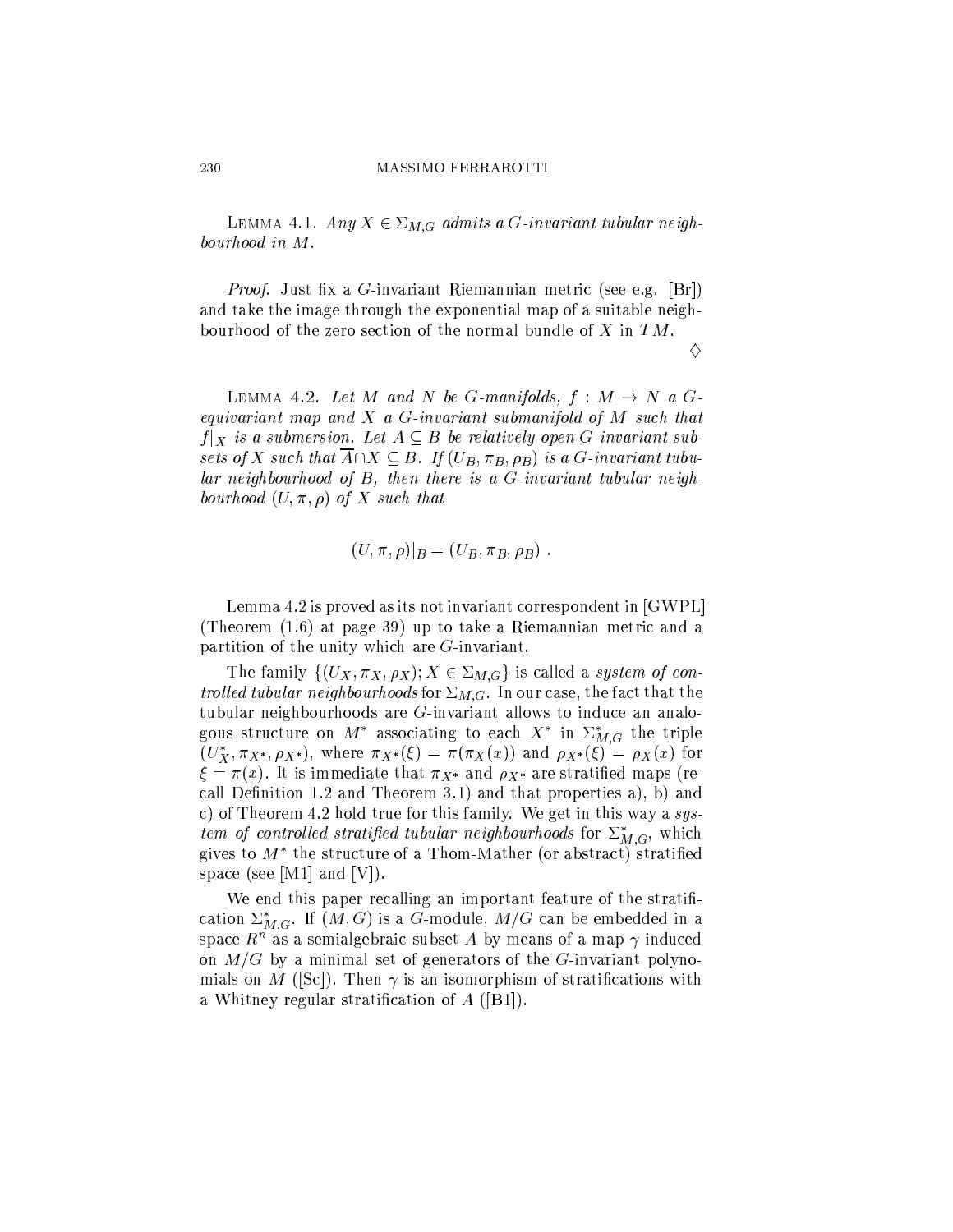### **REFERENCES**

- ABUD M. and SARTORI G., The geometry of orbit space and natu- $[AS]$ ral minima of Higgs potentials, Physics Letters 104B n. 2 (1981), pp.147-152.
- BIERSTORNE E., Lifting isotopies from orbit spaces, Topology 14  $|B1|$  $(1975)$ , pp. 245-252.
- $|B2|$ BIERSTORNE E., The structure of orbit spaces and the singularities of equivariant mappings, Monografias de Matematica, IMPA, Rio de Janeiro (1980).
- $[Br]$ BREDON G., Introduction to compact transformation groups, Academic Press (1972).
- [D1] DAVIS M., Smooth G-manifolds as collections of fiber bundles, Pac. Jour. of Maths. 77, n.2 (1978), pp.315-363.
- DAVIS M., Universal G-manifolds, Am. Jour. of Maths. 103, n.1  $[D2]$  $(1981)$ , pp. 103-141.
- [GWPL] GIBSON C., WIRTHMÜLLER K., DU PLESSIS A. and LOOIJENGA E., Topological stability of smooth mappings, Lec. Notes in Maths. **552, Springer** (1976)
- HECTOR G. and SARALEGI M., Intersection homology of  $S^1$ -actions,  $[HS]$ Trans. of the A.M.S. 338, n.1 (1993), pp.263-288.
- JANICH K. Differenzierbare G-Manningfaltigkeiten, Lec. Notes in  $[J]$ Maths. 59, Springer (1968).
- [KN] KOBAYASHI S. and NOMIZU K., Foundations of Differential Geom*etry I*, Wiley Interscience (1963).
- LANDER L., Stratification by orbits with an application to  $J^2(2,2)$ ,  $[{\rm L}]$ Jour. of the London Math. Soc. (2) 8 (1974), pp. 443-450.
- LELLMANN W., Orbitraüme von G Manningfaltigkeiten und Strati- $\lceil$ Le $\rceil$ *fizierte Mengen*, Diplomarbeit, University of Bonn (1975).
- $[LS]$ LERMAN E. and SJAAMAR R., Stratified symplectic spaces and reduction, Ann. of Maths.  $(2)$  134 n.2  $(1991)$ , pp.375-422.
- $[M1]$ MATHER J., Notes on topological stability, Lecture Notes, Harvard University (1970).
- MATHER J., Stratification and mappings, Proc. of the Dynamical  $[M2]$ Systems Conference, Academic Press (1971).
- MATUMOTO T. and SHIOTA M., Unique triangulation of the orbit  $[MS]$ space of a differentiable transformation group and its applications, Adv. Studies in Pure Maths. 9 (1986) pp.41-55.
- $[O]$ ONISHCHIK A., Lie groups and Lie algebras I, Springer Verlag (1993).
- $[P]$ PALAIS R., The classification of G-spaces, Memoirs of the A.M.S. 36  $(1960).$
- $\lceil S \rceil$ SARALEGI M., Sobre un teorema de dualidad entre la homologia de